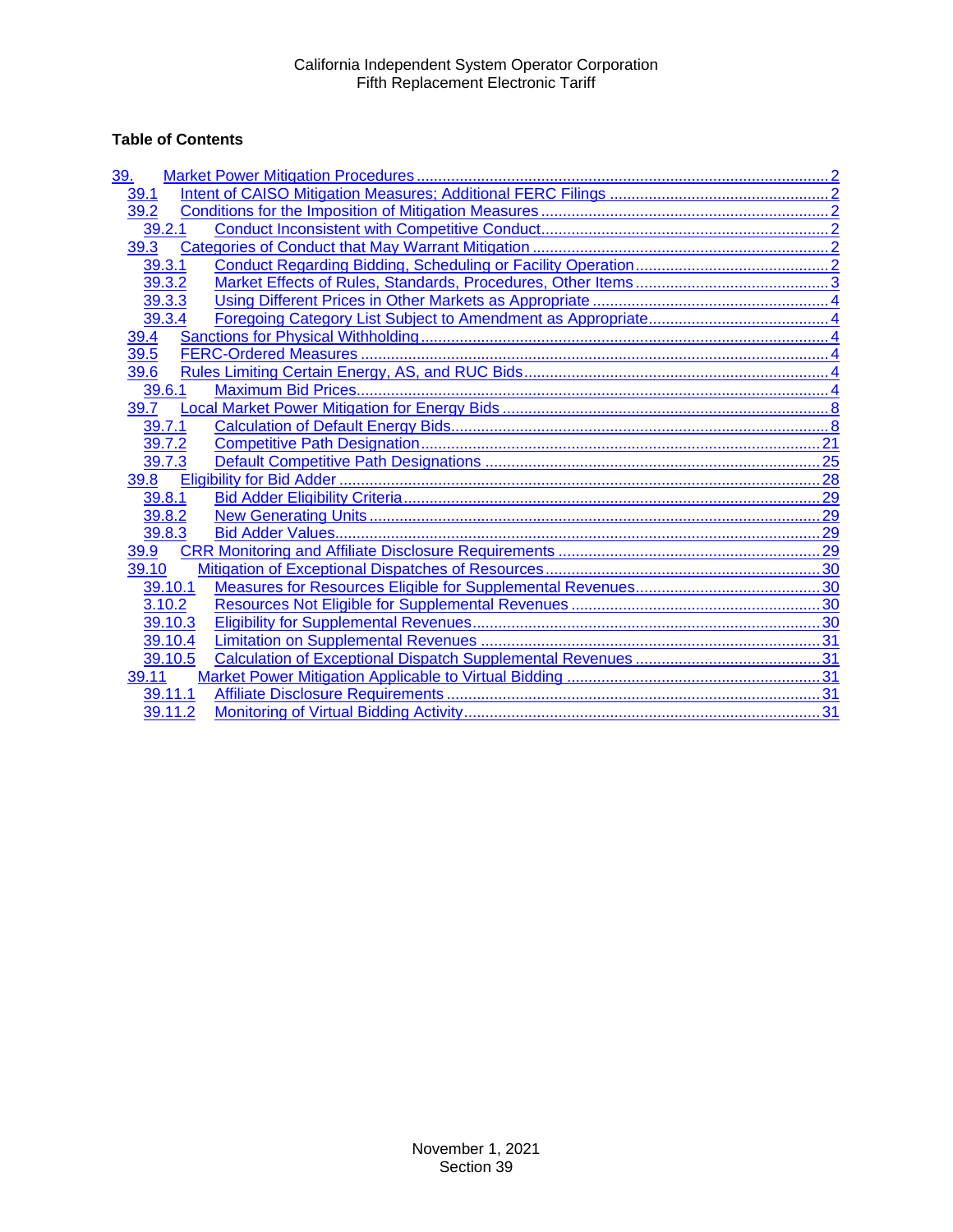#### <span id="page-1-0"></span>**39. Market Power Mitigation Procedures**

#### <span id="page-1-1"></span>**39.1 Intent of CAISO Mitigation Measures; Additional FERC Filings**

These CAISO market power mitigation measures ("Mitigation Measures") are intended to provide the means for the CAISO to mitigate the market effects of any conduct that would substantially distort competitive outcomes in the CAISO Markets while avoiding unnecessary interference with competitive price signals. These Mitigation Measures are intended to minimize interference with an open and competitive market, and thus to permit, to the maximum extent practicable, price levels to be determined by competitive forces under the prevailing market conditions. To that end, the Mitigation Measures authorize the mitigation only of specific conduct identified through explicit procedures specified below. In addition, the CAISO shall monitor the markets it administers for conduct that it determines constitutes an abuse of market power but is not addressed by the market power mitigation procedures specified below. If the CAISO identifies any such conduct, it shall make a filing under Section 205 of the Federal Power Act, 16 U.S.C. § 824d, with FERC requesting authorization to apply appropriate mitigation measures. Any such filing shall identify the particular conduct the CAISO believes warrants mitigation, shall propose a specific mitigation measure for the conduct, and shall set forth the CAISO's justification for imposing that mitigation measure.

## <span id="page-1-2"></span>**39.2 Conditions for the Imposition of Mitigation Measures**

## <span id="page-1-3"></span>**39.2.1 Conduct Inconsistent with Competitive Conduct**

In general, the CAISO shall consider a Market Participant's conduct to be inconsistent with competitive conduct if the conduct would not be in the economic interest of the Market Participant in the absence of market power. The categories of conduct that are inconsistent with competitive conduct include, but may not be limited to, the four categories of conduct specified in Section 39.3 below.

## <span id="page-1-4"></span>**39.3 Categories of Conduct that May Warrant Mitigation**

## <span id="page-1-5"></span>**39.3.1 Conduct Regarding Bidding, Scheduling or Facility Operation**

Mitigation Measures may be applied to bidding, scheduling or operation of an Electric Facility or as specified in Section 39.3.1. The following categories of conduct, whether by a single firm or by multiple firms acting in concert, may cause a material effect on prices or generally the outcome of the CAISO Markets if exercised from a position of market power. Accordingly, the CAISO shall monitor the CAISO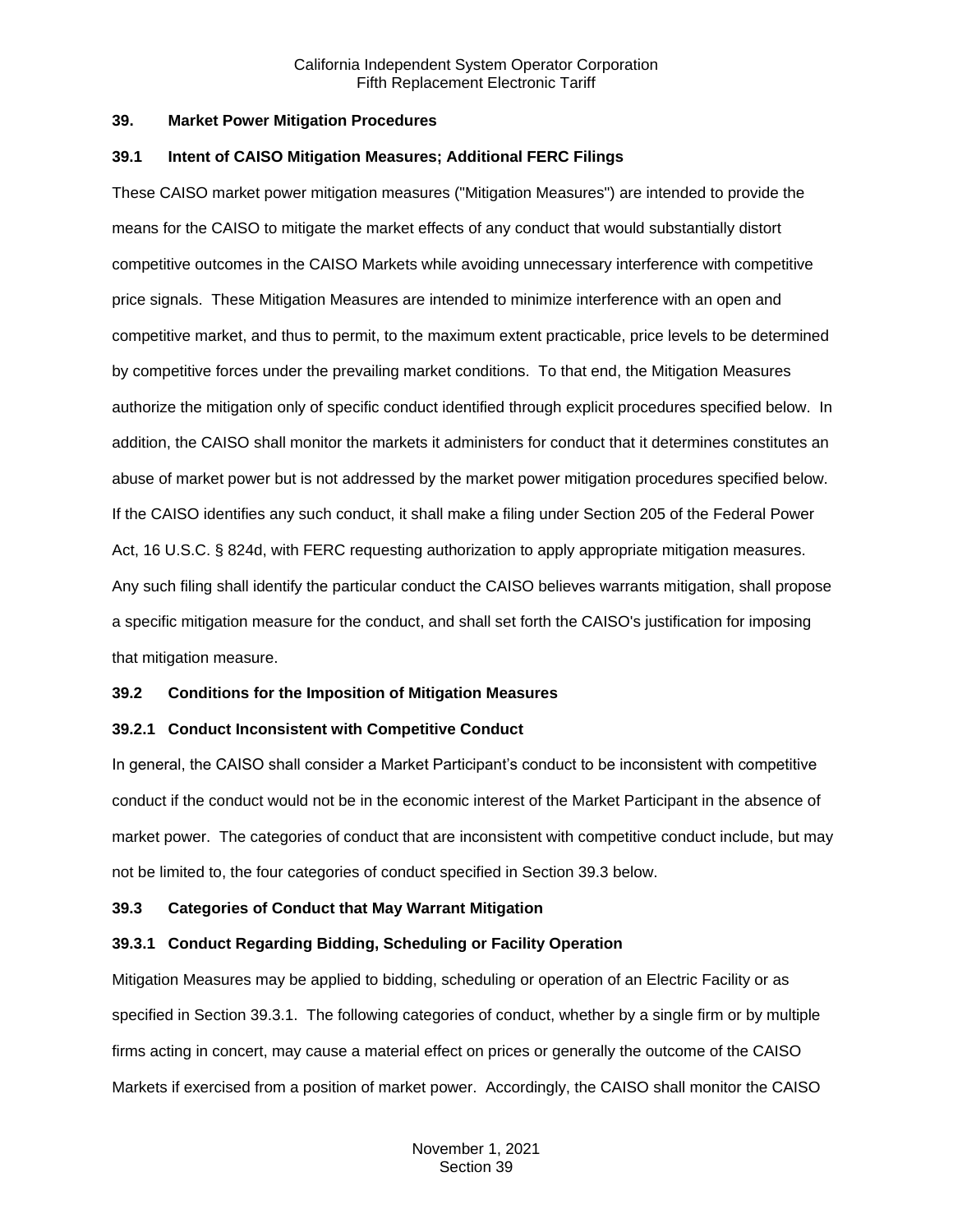Markets for the following categories of conduct, and shall impose appropriate Mitigation Measures if such conduct is detected and the other applicable conditions for the imposition of Mitigation Measures are met:

- (1) Physical withholding of an Electric Facility, in whole or in part, that is, not offering to sell or schedule the output of or services provided by an Electric Facility capable of serving a CAISO Market. Such withholding may include, but not be limited to: (i) falsely declaring that an Electric Facility has been forced out of service or otherwise become totally or partially unavailable, (ii) refusing to offer Bids for an Electric Facility when it would be in the economic interest, absent market power, of the withholding entity to do so, (iii) declining Bids called upon by the CAISO (unless the CAISO is informed in accordance with established procedures that the relevant resource for which the Bid is submitted has undergone a forced outage or derate), or (iv) operating a Generating Unit in Real-Time to produce an output level that is less than the Dispatch Instruction.
- (2) Economic withholding of an Electric Facility, that is, submitting Bids for an Electric Facility that are unjustifiably high (relative to known operational characteristics and/or the known operating cost of the resource) so that: (i) the Electric Facility is not or will not be dispatched or scheduled, or (ii) the Bids will set LMPs.
- (3) Uneconomic production from an Electric Facility that is, increasing the output of an Electric Facility to levels that would otherwise be uneconomic in order to cause, and obtain benefits from, a Transmission Constraint.
- (4) Bidding practices that distort prices or uplift charges away from those expected in a competitive market, such as registering Start-Up Cost and Minimum Load Cost data or submitting Bid Costs on behalf of an Electric Facility that are unjustifiably high (relative to known operational characteristics and/or the known operating cost of the resource) or misrepresenting the physical operating capabilities of an Electric Facility resulting in uplift payments or prices significantly in excess of actual costs.

## <span id="page-2-0"></span>**39.3.2 Market Effects of Rules, Standards, Procedures, Other Items**

Mitigation Measures may also be imposed to mitigate the market effects of a rule, standard, procedure, design feature, or known software imperfection of a CAISO Market that allows a Market Participant to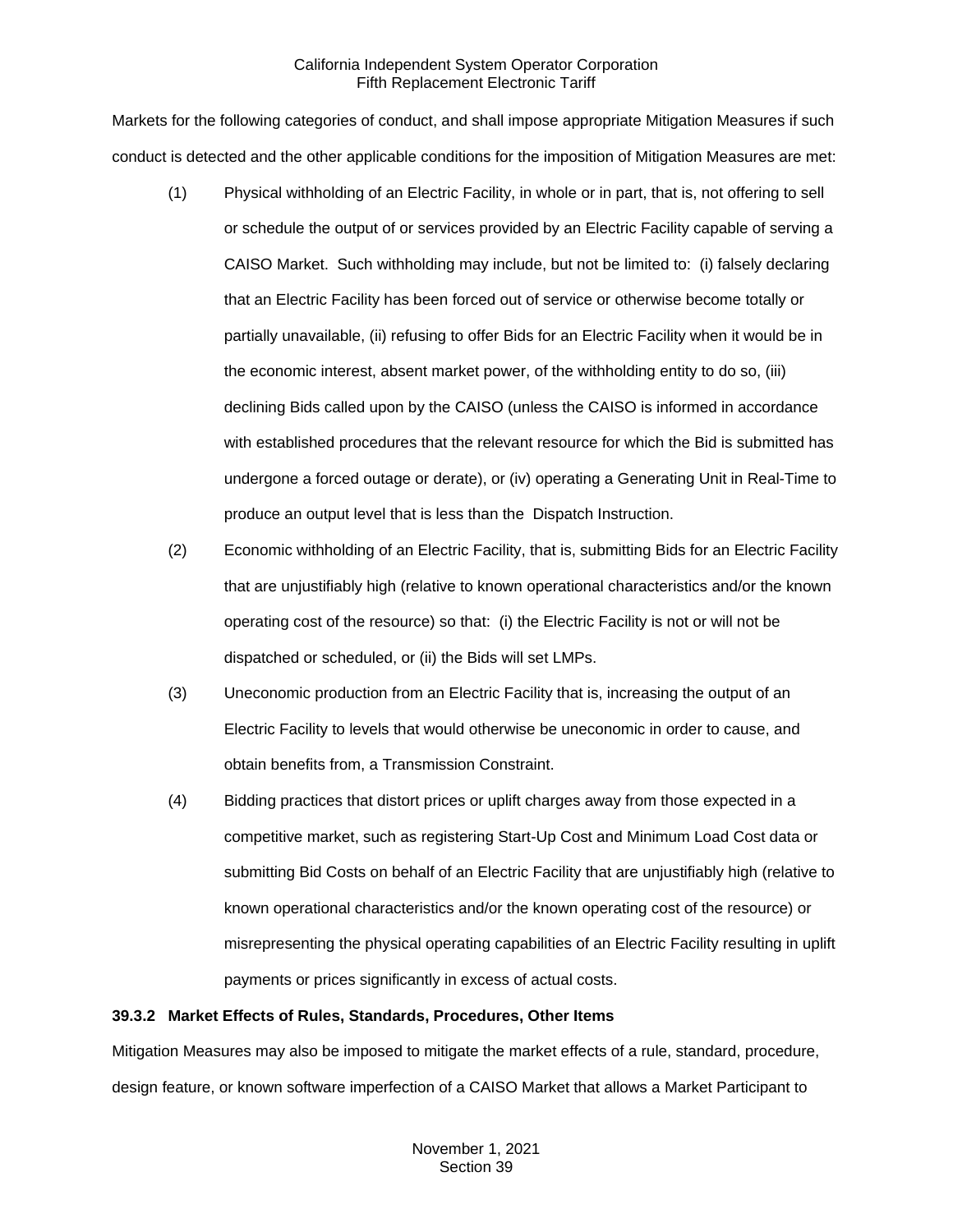manipulate market prices or otherwise impair the efficient operation of that market, pending the revision of such rule, standard, procedure design feature, or software defect to preclude such manipulation of prices or impairment of efficiency.

# <span id="page-3-0"></span>**39.3.3 Using Different Prices in Other Markets as Appropriate**

Taking advantage of opportunities to sell at a higher price or buy at a lower price in a market other than a CAISO Market shall not be deemed a form of withholding or otherwise inconsistent with competitive conduct.

# <span id="page-3-1"></span>**39.3.4 Foregoing Category List Subject to Amendment as Appropriate**

The CAISO shall monitor CAISO Markets for other categories of conduct, whether by a single firm or by multiple firms acting in concert, that have material effects on prices in a CAISO Market or other payments. The CAISO shall seek to amend the foregoing list as may be appropriate to include any such conduct that would substantially distort or impair the competitiveness of any of the CAISO Markets.

# <span id="page-3-2"></span>**39.4 Sanctions for Physical Withholding**

The CAISO may report a Market Participant the CAISO determines to have engaged in physical withholding, including providing the CAISO false information regarding derating or outage of an Electric Facility, to the Federal Energy Regulatory Commission in accordance with Section 9.3.10.5. In addition, a Market Participant that fails to operate a Generating Unit in conformance with CAISO Dispatch Instructions shall be subject to the penalties set forth in Section 11.23.

## <span id="page-3-3"></span>**39.5 FERC-Ordered Measures**

In addition to any mitigation measures specified above, the CAISO shall administer, and apply when appropriate in accordance with their terms, such other mitigation measures as it may be directed to implement by order of the FERC.

# <span id="page-3-4"></span>**39.6 Rules Limiting Certain Energy, AS, and RUC Bids**

## <span id="page-3-5"></span>**39.6.1 Maximum Bid Prices**

Notwithstanding any other provision of this CAISO Tariff, maximum Bid price provisions of this Section 39.6.1 shall apply to limit, Energy Bids, RUC Availability Bids, and Ancillary Service Bids.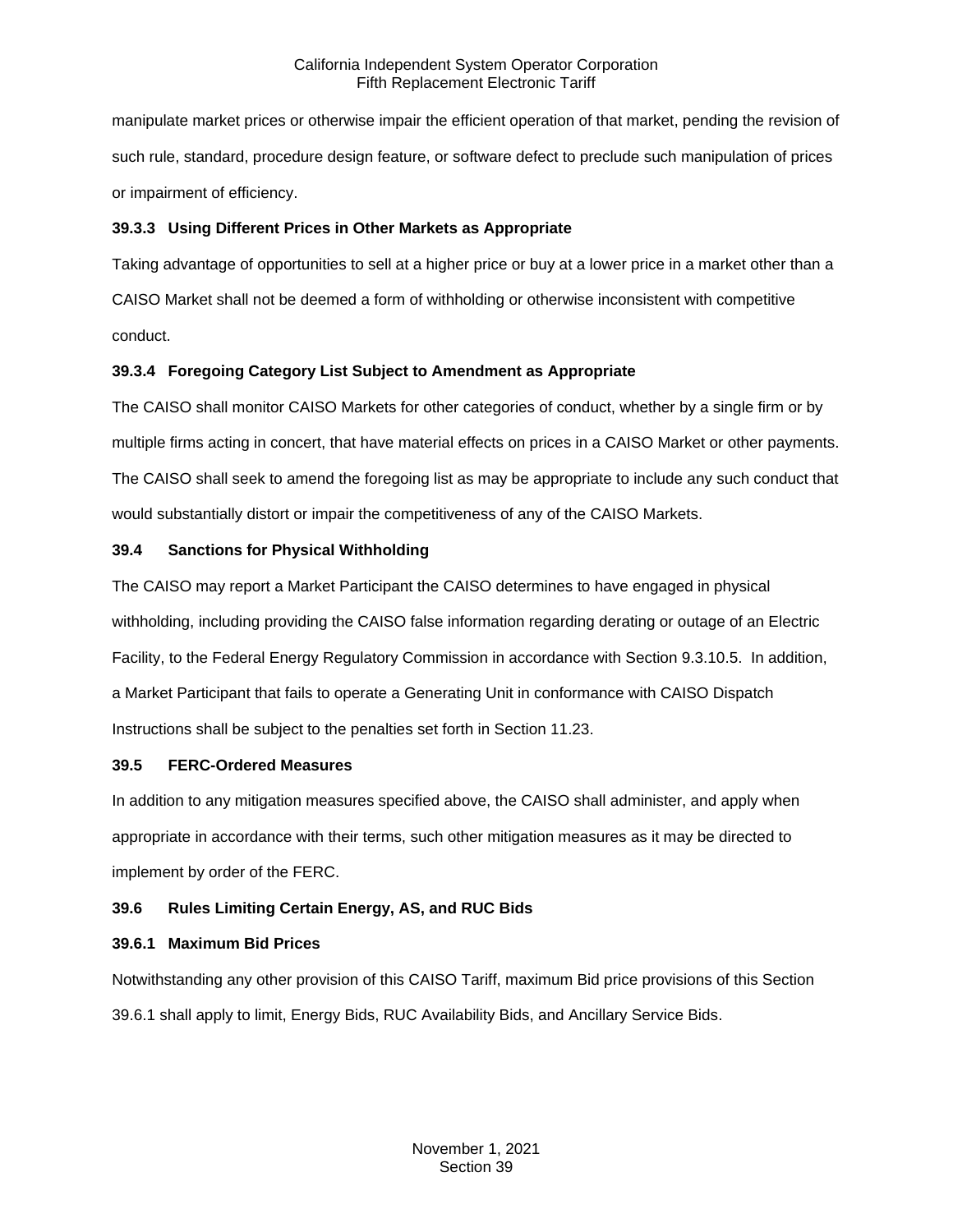# **39.6.1.1 Energy Bid and Minimum Load Cost Caps**

# **39.6.1.1.1 Soft Energy Bid Caps**

All Energy Bids, except for Virtual Bids or Bids for Non-Resource-Specific System Resources, are subject to the Soft Energy Bid Cap. Scheduling Coordinators may submit Energy Bids that are subject to the Soft Energy Bid Cap in excess of the Soft Energy Bid Cap, which the CAISO will process pursuant to Section 30.11.

# **39.6.1.1.2 Hard Energy Bid Cap**

All Energy Bids are subject to the Hard Energy Bid Cap. Scheduling Coordinators may submit Energy Bid prices in excess of the Hard Energy Bid Cap, which the CAISO will cost-verify pursuant to the rules specified in Section 30.11.

# **39.6.1.1.3 Minimum Load Cost Hard Cap**

All Minimum Load Bids are subject to the Minimum Load Cost Hard Cap. Scheduling Coordinators may submit Minimum Load Bid prices in excess of the Minimum Load Cost Hard Cap, which the CAISO will cost-verify pursuant to the rules specified in Section 30.11.

# **39.6.1.2 Maximum RUC Availability Bid Prices**

The maximum RUC Availability Bid price shall be \$250/MW/h.

# **39.6.1.3 Maximum Ancillary Services Bid Prices**

The maximum level for Ancillary Services Bid prices shall be \$250/MWh.

# **39.6.1.3.1 Maximum Regulation Mileage Bid Price**

The maximum Mileage Bid price shall be \$50.

# **39.6.1.4 Minimum Bid Price for Energy Bids**

The minimum Energy Bid price shall be negative \$150/MWh. These rules apply to all Energy Bids,

including Virtual Bids.

# **39.6.1.5 Minimum Bid Price for Ancillary and RUC Bids**

Ancillary Service Bids and RUC Availability Bids submitted into CAISO markets must have Bid prices not less than \$0/MW/h.

# **39.6.1.5.1 Minimum Regulation Mileage Bid Prices**

Regulation Mileage Bids submitted into CAISO markets must have Bid prices not less than \$0.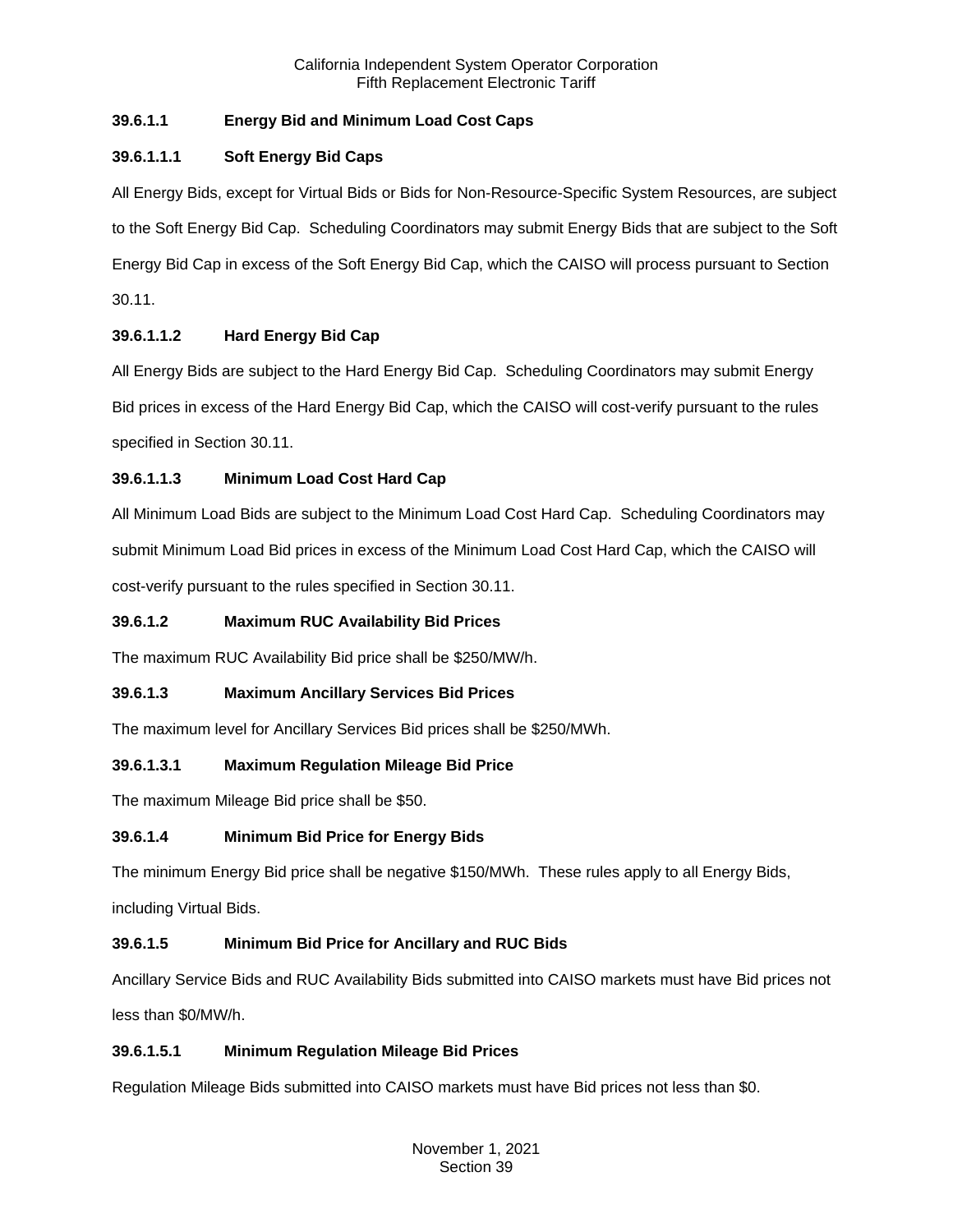## **39.6.1.6 Maximum Start-Up Cost and Minimum Load Cost Registered Cost Values**

The maximum Start-Up Cost and Minimum Load Cost values registered in the Master File by Scheduling Coordinators for capacity of non-Multi-Stage Generating Resources that are eligible and elect to use the Registered Cost methodology in accordance with Section 30.4 cannot exceed the Minimum Load Cost Hard Cap and will be limited to one hundred fifty percent (150%) of the Projected Proxy Cost. The maximum Start-Up Cost and Minimum Load Cost values registered in the Master File by Scheduling Coordinators for capacity of Multi-Stage Generating Resources that are eligible and elect to use the Registered Cost methodology in accordance with Section 30.4 will be limited to one hundred fifty percent (150%) of the Projected Proxy Cost for each MSG Configuration of the resources. The Projected Proxy Cost for natural gas-fired resources will include a gas price component, a major maintenance expense component, if available, a volumetric Grid Management Charge component, and, if eligible, a projected Greenhouse Gas Allowance Price component calculated as set forth in this Section 39.6.1.6. The Projected Proxy Cost for non-natural gas-fired resources will be based on costs provided to the CAISO pursuant to Section 30.4.5.2, a major maintenance expense component, if available, a volumetric Grid Management Charge component, and, if eligible, a projected Greenhouse Gas Allowance Price component calculated as set forth in this Section 39.6.1.6.

#### **39.6.1.6.1 Gas Price Component of Projected Proxy Cost**

For natural gas-fired resources, the CAISO will calculate a gas price to be used in establishing Default Start-Up Bids and Default Minimum Load Bids after the twenty-first (21<sup>st</sup>) day of each month and post it on the CAISO Website by the end of each calendar month. The price will be applicable for Scheduling Coordinators for natural gas-fired Use-Limited Resources electing to use the Registered Cost methodology set forth in Section 30.4.7 until a new gas price is calculated and posted on the CAISO Website. The gas price will be calculated as follows:

- (1) Daily closing prices for monthly natural gas futures contracts at Henry Hub for the next calendar month are averaged over the first twenty-one (21) days of the month, resulting in a single average for the next calendar month.
- (2) Daily prices for futures contracts for basis swaps at identified California delivery points, are averaged over the first twenty-one (21) days of the month for the identified California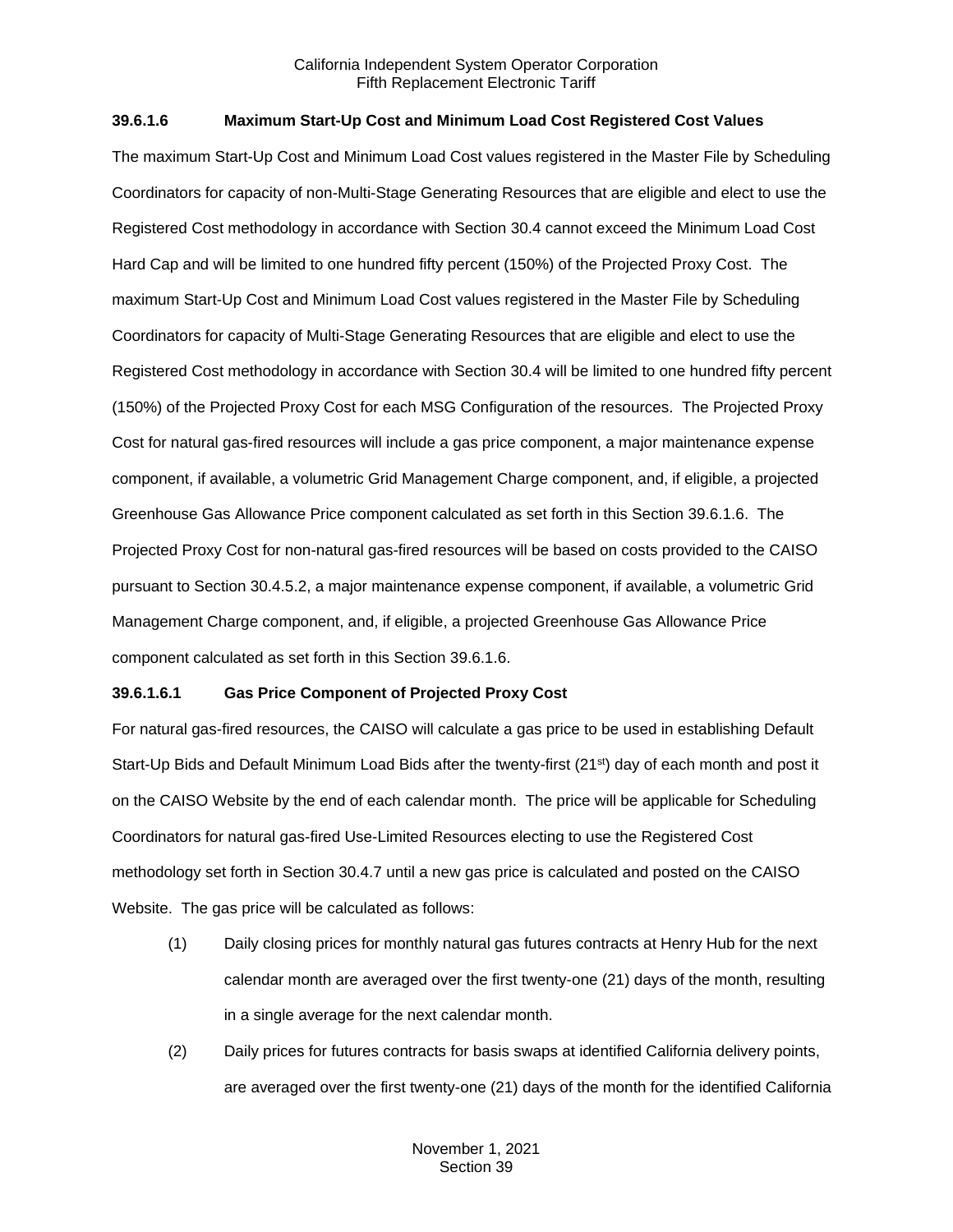delivery points as set forth in the Business Practice Manual.

- (3) For each of the California delivery points, the average Henry Hub and basis swap prices are combined and will be used as the baseline gas price applicable for calculating the Default Start-Up Bids and Default Minimum Load Bids for Use-Limited Resources electing to use the Registered Cost methodology set forth in Section 30.4.7. The most geographically appropriate prices will apply to a particular resource.
- (4) The applicable intra-state gas transportation charge as set forth in the Business Practice Manual will be added to the baseline gas price for each Use-Limited Resource that elects to use the Registered Cost methodology set forth in Section 30.4.7 to create a final gas price for calculating the Default Start-Up Bids and Default Minimum Load Bids for each such resource.

For non-natural gas-fired resources, the Projected Proxy Costs for Default Start-Up Bids and Default Minimum Load Bids will be calculated using the information as registered in the Master File used for calculating the Proxy Cost, as set forth in the Business Practice Manual.

## **39.6.1.6.2 Projected Greenhouse Gas Allowance Price**

For resources that are registered with the California Air Resources Board as having a greenhouse gas compliance obligation, the CAISO will calculate a projected Greenhouse Gas Allowance Price component to be used in establishing maximum Default Start-Up Bids and Default Minimum Load Bids after the twenty-first (21<sup>st</sup>) day of each month and will post it on the CAISO Website by the end of that month. The projected Greenhouse Gas Allowance Price component will be applicable for Scheduling Coordinators on behalf of eligible Use-Limited Resources electing to use the Registered Cost methodology until a new projected Greenhouse Gas Allowance Price component is calculated and posted on the CAISO Website. The projected Greenhouse Gas Allowance Price component will be calculated by averaging the applicable daily Greenhouse Gas Allowance Prices calculated over the first twenty (20) days of the month using the methodology set forth in Section 39.7.1.1.1.4.

# **39.6.1.6.3 Major Maintenance Expense Component**

The major maintenance expense component is determined based on the process set forth in Section 30.4.5.4.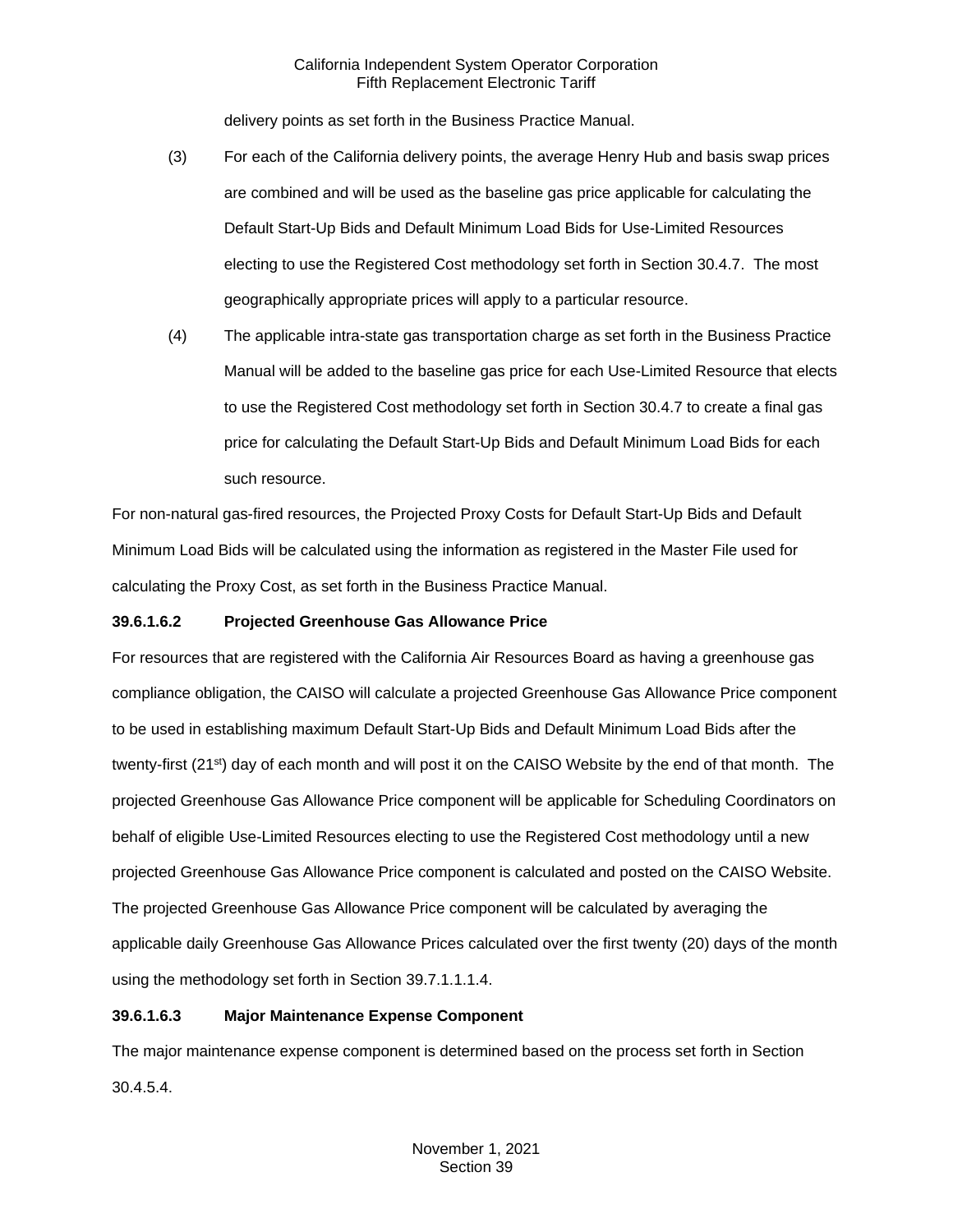## **39.6.1.6.4 Volumetric Grid Management Charge Component**

The volumetric Grid Management Charge component is set forth in Sections 39.7.1.1.1.1 and

39.7.1.1.1.2.

# **39.6.1.7 Maximum Transition Cost Values**

Scheduling Coordinators for capacity of Multi-Stage Generating Resources that are eligible and elect to use the Registered Cost methodology in accordance with Section 30.4 must register Transition Costs for each feasible transition between a lower MSG Configuration and a higher MSG Configuration, between zero and a maximum of 150 percent of the difference between the Projected Proxy Cost for the Start-Up Costs for the higher MSG Configuration, minus the Projected Proxy Cost for the Start-Up Costs for the lower MSG Configuration. If the result of this calculation is negative for any transition between two MSG Configurations, then the associated Transition Cost shall be zero.

# <span id="page-7-0"></span>**39.7 Local Market Power Mitigation for Energy Bids**

Local Market Power Mitigation is based on the assessment and designation of Transmission Constraints as competitive or non-competitive pursuant to Section 39.7.2. The local market power mitigation processes are described in Section 31.2 for the DAM and Sections 34.1.5 for the RTM.

# <span id="page-7-1"></span>**39.7.1 Calculation of Default Energy Bids**

Default Energy Bids shall be calculated by the CAISO, for the on-peak hours and off-peak hours for both the DAM and RTMs, pursuant to one of the methodologies described in this Section. The Scheduling Coordinator for each Generating Unit owner or Participating Load must rank order the following options of calculating the Default Energy Bid starting with its preferred method. The Scheduling Coordinator must provide the data necessary for determining the Variable Costs unless the Negotiated Rate Option precedes the Variable Cost Option in the rank order, in which case the Scheduling Coordinator must have a negotiated rate established with the CAISO. If no rank order is specified for a Generating Unit or Participating Load, then the default rank order of (1) Variable Cost Option, (2) Negotiated Rate Option, (3) LMP Option will be applied. For the first ninety (90) days after changes to resource status and MSG Configurations as specified in Section 27.8.3, including the first ninety (90) days after the effective date of Section 27.8.3, the Default Energy Bid option for the resource is limited to the Negotiated Rate Option or the Variable Cost Option. Default Energy Bids used for purposes other than for calculating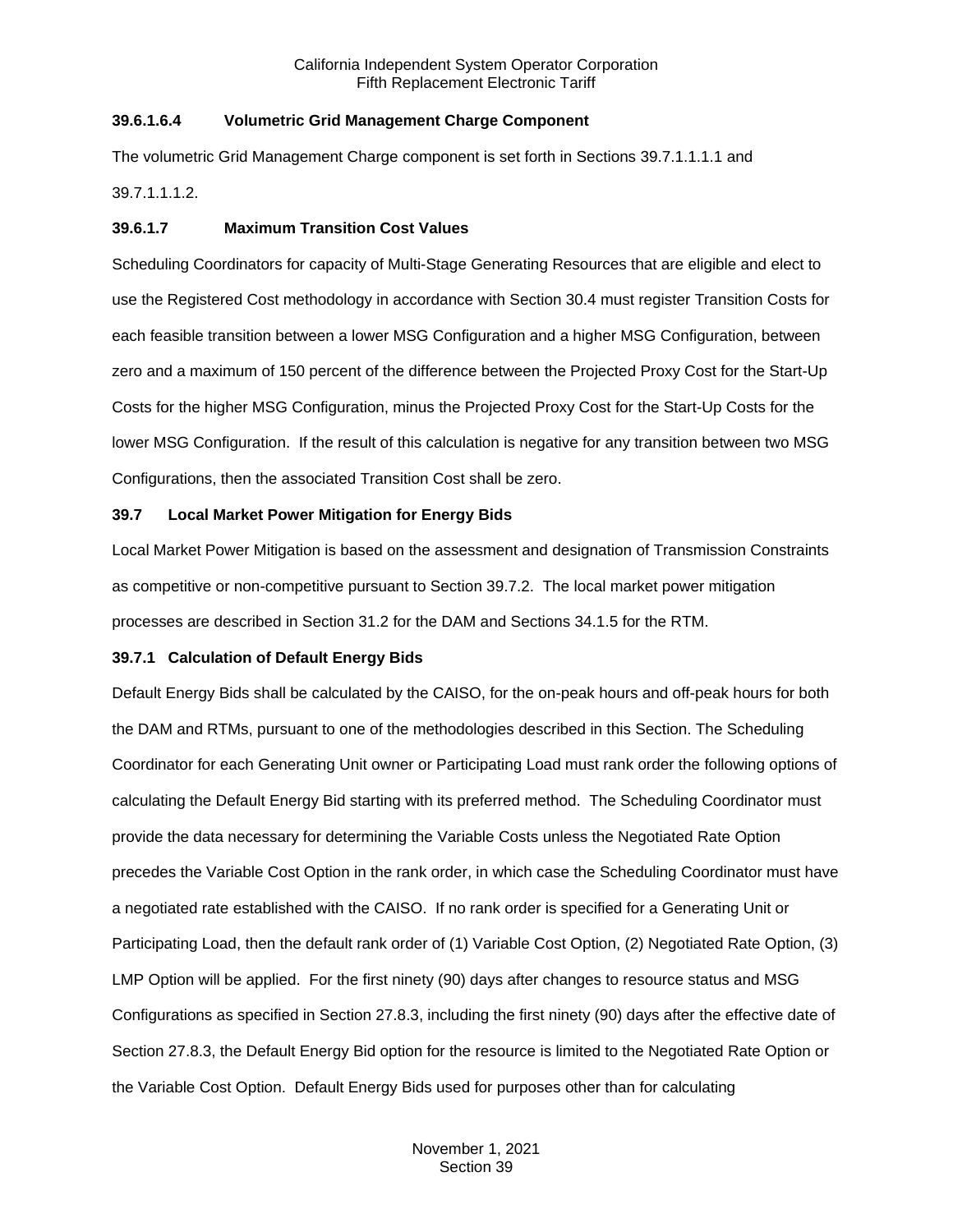Reasonableness Thresholds will be subject to the Soft Energy Bid Cap, unless the CAISO has approved a Reference Level Change Request pursuant to Section 30.11 in support of an Energy Bid above the Soft Energy Bid Cap. Scheduling Coordinators for storage resources participating as Non-Generator Resources also may rank the storage resource option among their options. If no rank is specified for a storage resource participating as a Non-Generator Resource, then the default rank will be (1) Variable Cost Option and (2) LMP Option. Scheduling Coordinators for storage resources participating as Non-Generator Resources must provide the data necessary for determining the storage resource option if that option is the first in rank order.

#### **39.7.1.1 Variable Cost Option**

For natural gas-fueled units, the Variable Cost Option will calculate the Default Energy Bid by adding incremental cost (comprised of incremental fuel cost plus a volumetric Grid Management Charge adder plus a greenhouse gas cost adder if applicable) with variable operation and maintenance cost, by multiplying the sum by the Default Energy Bid Multiplier, adding a Bid Adder if applicable for a Frequently Mitigated Unit, and adding Variable Energy Opportunity Costs, if any. For non-natural gas-fueled units, the Variable Cost Option will calculate the Default Energy Bid by summing incremental fuel or fuelequivalent cost plus a volumetric Grid Management Charge plus a greenhouse gas cost adder if applicable, multiplying the sum by the Default Energy Bid Multiplier, adding a Bid Adder if applicable for a Frequently Mitigated Unit, and adding Variable Energy Opportunity Costs, if any. For any Default Energy Bids calculated under the Variable Cost Option that exceed \$1,000 per MWh because of an approved Reference Level Change Request, any ten percent (10%) adder or Frequently Mitigated Unit adder shall not exceed \$100 per MWh.

#### **39.7.1.1.1 Incremental Cost Calculation Under the Variable Cost Option**

#### **39.7.1.1.1.1 Natural Gas-Fired Resources**

(a) Calculation of incremental fuel cost - For natural gas-fueled units, incremental fuel cost is calculated based on an incremental heat rate curve multiplied by the natural gas price calculated as described below.

Resource owners shall submit to the CAISO average heat rates (Btu/kWh) measured for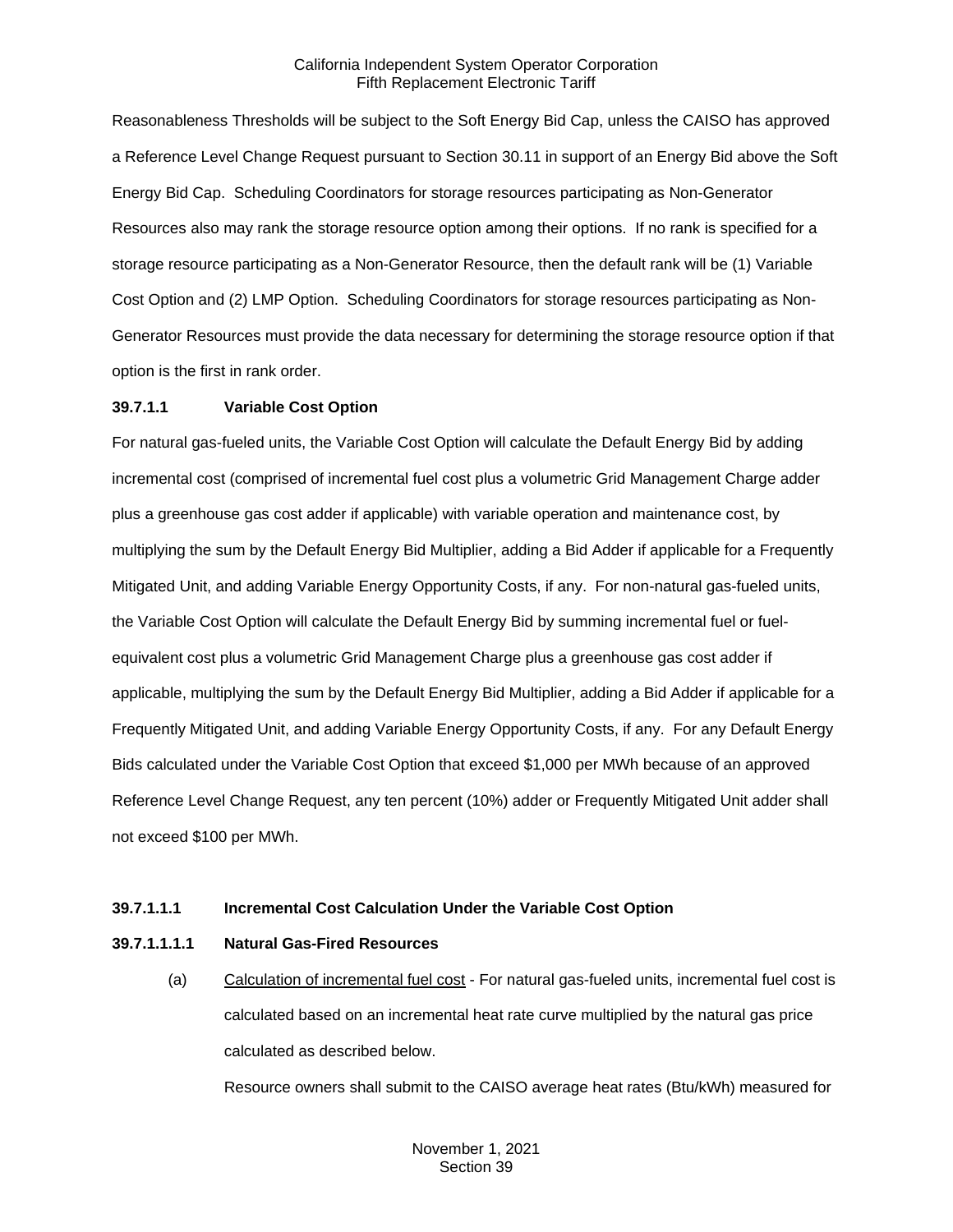at least two (2) and up to eleven (11) generating operating points (MW), where the first and last operating points refer to the minimum and maximum operating levels (i.e., PMin and PMax), respectively. The average heat rate curve formed by the (Btu/kWh, MW) pairs is a piece-wise linear curve between operating points, and two (2) average heat rate pairs yield one (1) incremental heat rate segment that spans two (2) consecutive operating points. The incremental heat rates (Btu/kWh) in the incremental heat rate curve are calculated by converting the average heat rates submitted by resource owners to the CAISO to requirements of heat input (Btu/h) for each of the operating points and dividing the changes in requirements of heat input from one (1) operating point to the next by the changes in MW between two (2) consecutive operating points as specified in the Business Practice Manual. For each segment representing operating levels below eighty (80) percent of the unit's PMax, the incremental heat rate is limited to the maximum of the average heat rates for the two (2) operating points used to calculate the incremental heat rate segment.

The unit's final incremental fuel cost curve is calculated by multiplying this incremental heat rate curve by the applicable natural gas price, and then, if necessary, applying a leftto-right adjustment to ensure that the final incremental cost curve is monotonically nondecreasing. Heat rate and cost curves shall be stored, updated, and validated in the Master File.

- (b) Calculation of greenhouse gas cost adder For each natural gas-fired resource registered with the California Air Resources Board as having a greenhouse gas compliance obligation, the CAISO will calculate a greenhouse gas cost adder as the product of the resource's incremental heat rate, the greenhouse gas emissions rate authorized by the California Air Resources Board, and the applicable Greenhouse Gas Allowance Price.
- (c) Calculation of volumetric Grid Management Charge adder For each natural gas-fired resource, the CAISO will include a volumetric Grid Management Charge adder that consists of: (i) the Market Services Charge; (ii) the System Operations Charge; and (iii)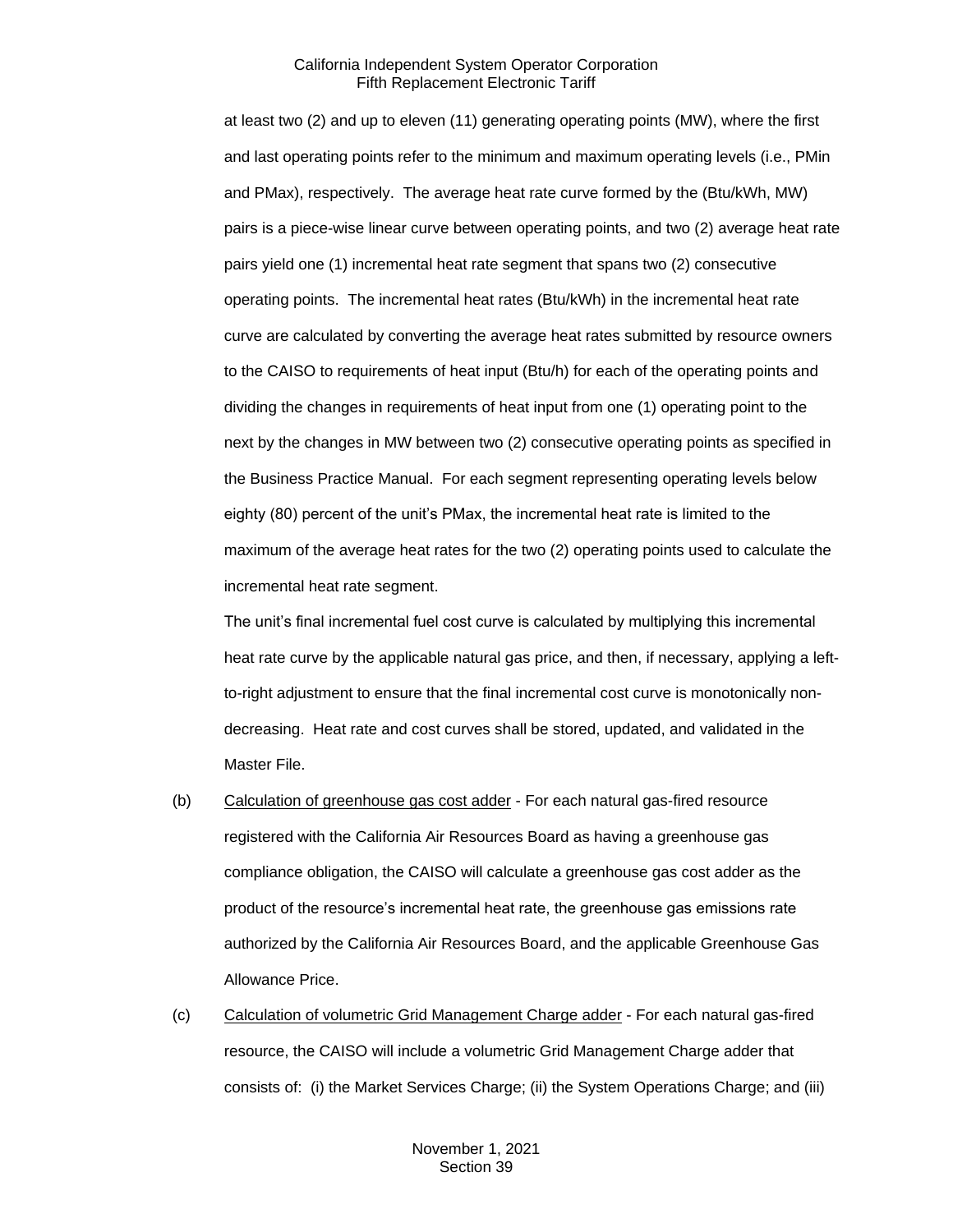the Bid Segment Fee divided by the MW in the Bid segment.

### **39.7.1.1.1.2 Non-Natural Gas-Fired Resources**

For non-natural gas-fueled units, incremental fuel cost is calculated based on an average cost curve as described below.

Resource owners for non-natural gas-fueled units shall submit to the CAISO average fuel or fuel equivalent costs (\$/MW) measured for at least two (2) and up to eleven (11) generating operating points (MW), where the first and last operating points refer to the minimum and maximum operating levels (i.e., PMin and PMax), respectively. The average cost curve formed by the (\$/MWh, MW) pairs is a piece-wise linear curve between operating points, and two (2) average cost pairs yield one (1) incremental cost segment that spans two (2) consecutive operating points. For each segment representing operating levels below eighty percent (80%) of the unit's PMax, the incremental cost rate is limited to the maximum of the average cost rates for the two (2) operating points used to calculate the incremental cost segment. The unit's final incremental fuel cost curve is then adjusted, if necessary, applying a left-to-right adjustment to ensure that the final incremental cost curve is monotonically non-decreasing. The CAISO will include, if applicable: (i) greenhouse gas allowance costs for each non-natural gas-fired resource registered with the California Air Resources Board as having a greenhouse gas compliance obligation, as provided to the CAISO by the Scheduling Coordinator for the resource; (ii) variable operation and maintenance cost; and (iii) a volumetric Grid Management Charge adder that consists of: (a) the Market Services Charge; (b) the System Operations Charge; and (c) the Bid Segment Fee divided by the MW in the Bid segment. Cost curves shall be stored, updated, and validated in the Master File.

## **39.7.1.1.1.3 Calculation of Natural Gas Price**

- (a) The CAISO will use different gas price indices for the Day-Ahead Market and the Real-Time Market. If a gas price index is unavailable for any reason, the CAISO will use the most recent available gas price index as set forth in Section 39.7.1.1.1.3(c).
- (b) For all Trading Days of the Day-Ahead Market, except for Mondays when the Mondayonly gas price index is available and meets the liquidity criteria described below, the CAISO will calculate a gas price index based on natural gas commodity prices reported by the Intercontinental Exchange one (1) day prior to the applicable Trading Day between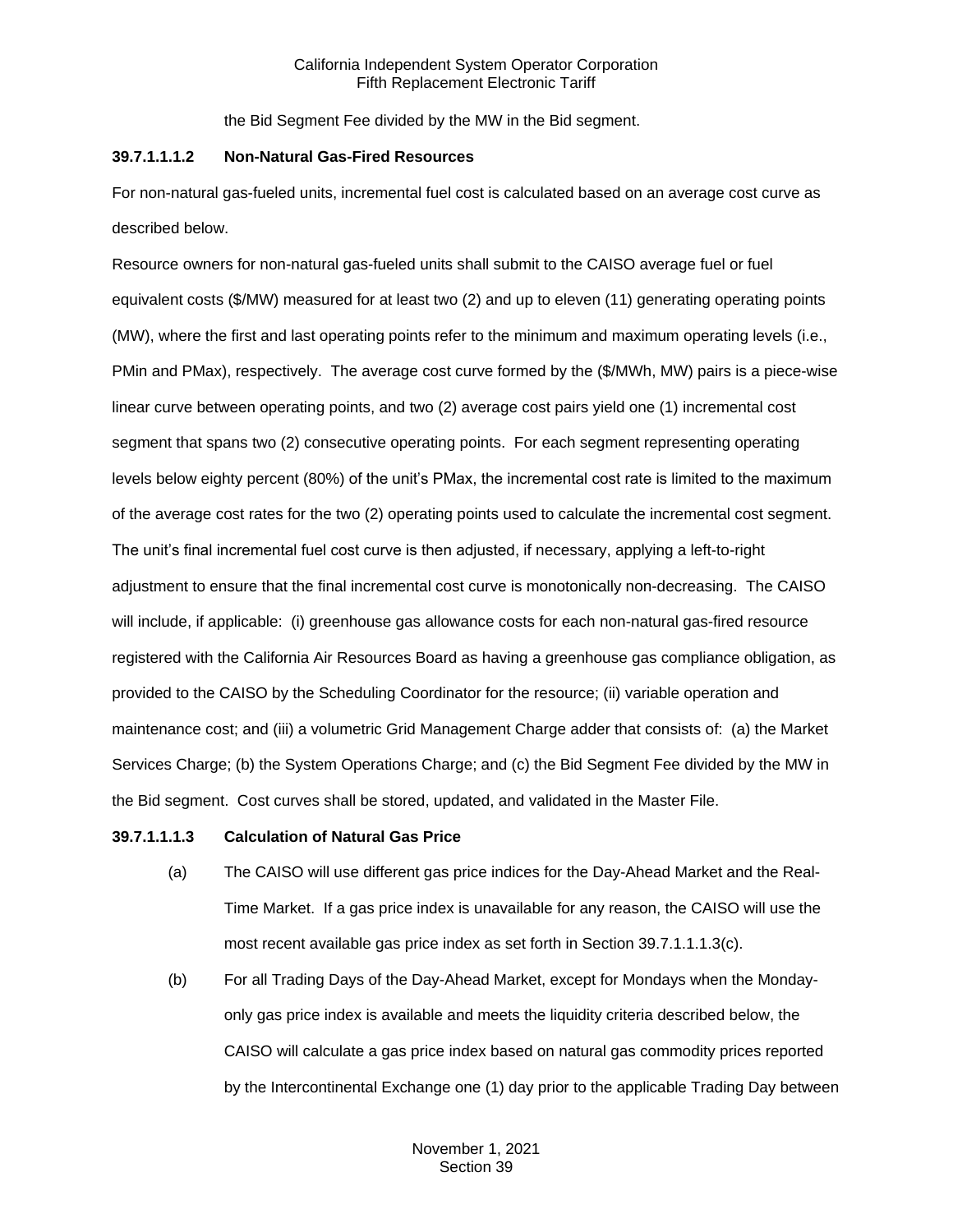8:00 a.m. and 9:00 a.m. Pacific Time for natural gas deliveries on the Trading Day. The natural gas commodity prices reported by the Intercontinental Exchange are volumeweighted average gas prices reported during its next-day trading window. For Monday Trading Days, the CAISO will use the Monday-only gas price index when it is reported by the Intercontinental Exchange three (3) days prior to the Monday Trading Day, provided:

- (i) The historical average volume of the Monday-only gas price index at a given location, using no more than ninety (90) days of trading, is at least 25,000 MMBTUs based on the CAISO's test of whether the volume at a given location is above 25,000 MMBTUs at least once every six (6) months; and
- (ii) On any given day the Monday-only gas price index published at the locations that meet the requirement in subsection (b)(i) above represents at least five (5) transitions.
- (c) For all Trading Days of the Real-Time Market, except for Mondays when the Mondayonly gas price index is available and meets the liquidity criteria described below, the CAISO will calculate a gas price index using at least one (1) price from the following publications: Natural Gas Intelligence, SNL Energy/BTU's Daily Gas Wire, or Platt's Gas Daily. The CAISO will update the gas price indices for the Real-Time Market between 7:00 p.m. and 10:00 p.m. Pacific Time using the natural gas prices published one (1) day prior to the applicable Trading Day for natural gas deliveries on the Trading Day, unless gas prices are not published on that day, in which case the CAISO will use the most recently published gas prices that are available. For Monday Trading Days, the CAISO will use the Monday-only gas price index when it is reported by the Intercontinental Exchange three (3) days prior to the Monday Trading Day, provided:
	- (i) The historical average volume of the Monday-only gas price index at a given location, using no more than ninety (90) days of trading, is at least 25,000 MMBTUs based on the CAISO's test of whether the volume at a given location is above 25,000 MMBTUs at least once every six (6) months; and
	- (ii) On any given day the Monday-only index gas price published at the locations that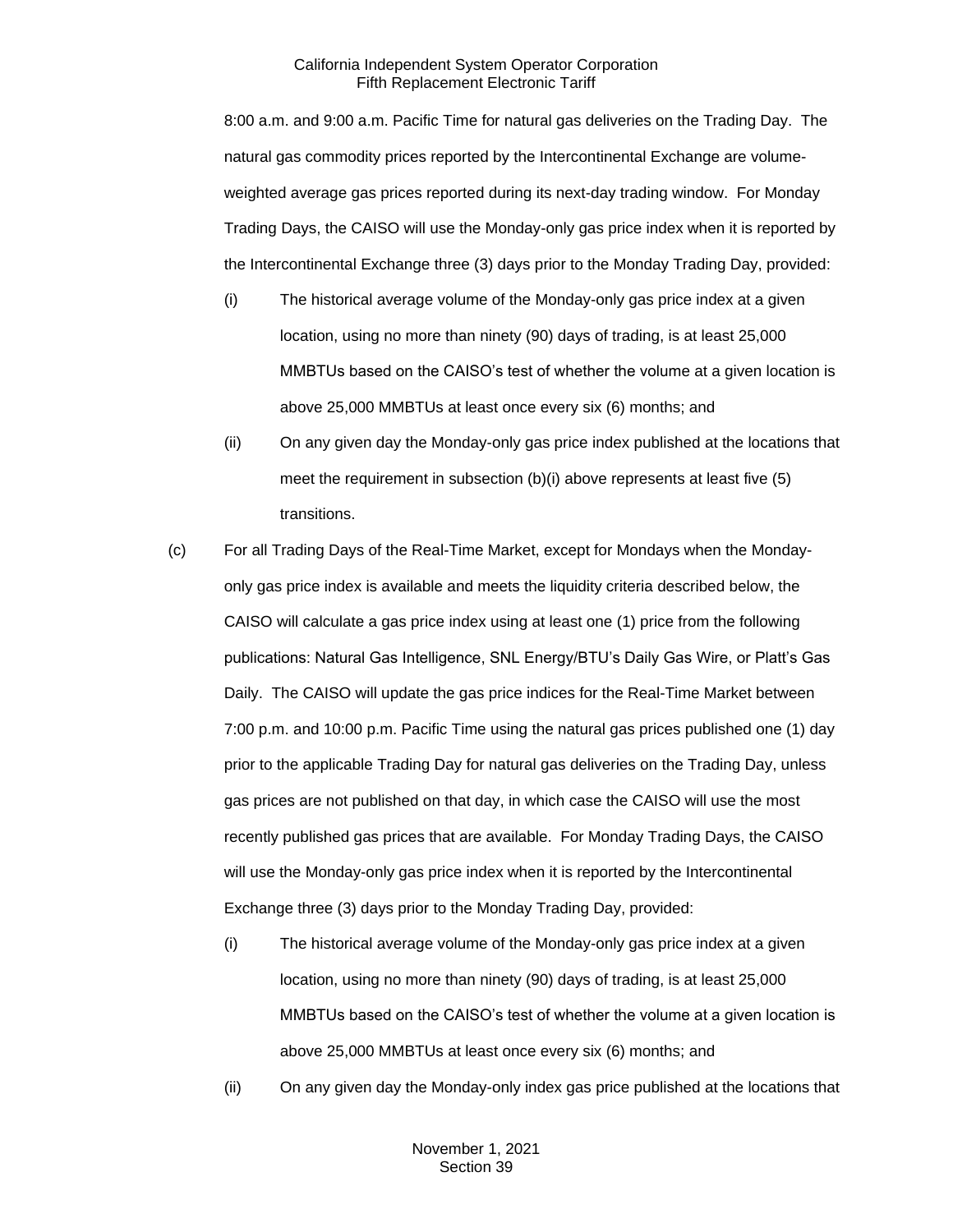meet the requirement in subsection(c)(i) above represents at least five  $(5)$ transactions.

## **39.7.1.1.1.4 Calculation of Greenhouse Gas Allowance Price**

To calculate the Greenhouse Gas Allowance Price, the CAISO will average two prices from the following vendors: the Intercontinental Exchange and ARGUS. If a greenhouse gas price from a vendor is unavailable for any reason, the CAISO will use the most recent available greenhouse gas price from that vendor. If for any reason the CAISO cannot calculate a Greenhouse Gas Allowance Price, it will use the most recently calculated value. The CAISO will update the Greenhouse Gas Allowance Price by approximately 22:00 Pacific Time each day (T). The daily Greenhouse Gas Allowance Price will be used in the next day's Real-Time Market (T+1) and in the Day-Ahead Market for the following Trading Day (T+2). The CAISO will calculate each Greenhouse Gas Allowance Price during a year using prices for greenhouse gas allowances from that same year.

### **39.7.1.1.2 Variable Operation and Maintenance Cost Under the Variable Cost Option**

The default value for the variable operation and maintenance cost portion will vary by fuel source or technology as follows: (1) solar \$0.00/MWh; (2) nuclear \$1.00/MWh; (3) coal \$2.00/MWh; (4) wind \$2.00/MWh; (5) hydro \$2.50/MWh; (6) natural gas-fired combined cycle and steam units \$2.80/MWh; (7) geothermal \$3.00 WMh; (8) landfill gas \$4.00/MWh; (9) combustion turbines and reciprocating engines \$4.80/MWh; and (10) biomass \$5.00/MWh. Resource-specific values may be negotiated with the CAISO charged with calculating the Default Energy Bid. Default operation and maintenance values as well as any negotiated values will also be used to calculate Default Minimum Load Bids pursuant to Section 30.4.

#### **39.7.1.1.3 Variable Energy Opportunity Costs Under the Variable Cost Option**

The CAISO will determine eligibility for Variable Energy Opportunity Costs for Use-Limited Resources pursuant to Section 30.4.6.

#### **39.7.1.2 LMP Option**

The CAISO will calculate the LMP Option for the Default Energy Bid as a weighted average of the lowest quartile of LMPs at the Generating Unit PNode in periods when the unit was Dispatched during the preceding ninety (90) day period for which LMPs that have passed the price validation and correction process set forth in Section 35 are available. The weighted average will be calculated based on the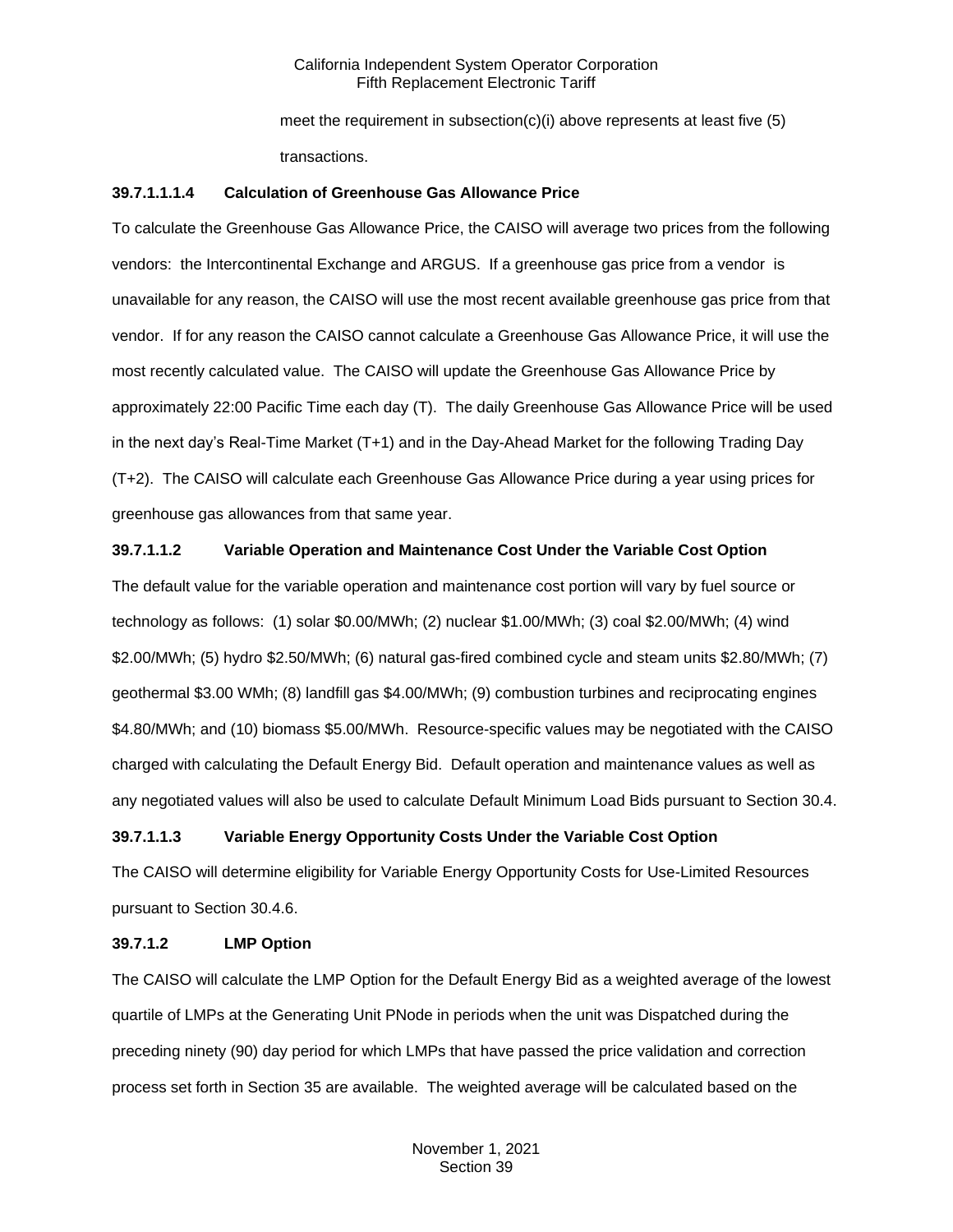quantities Dispatched within each segment of the Default Energy Bid curve. Each Bid segment created under the LMP Option for Default Energy Bids will be subject to a feasibility test, as set forth in a Business Practice Manual, to determine whether there are a sufficient number of data points to allow for the calculation of an LMP based Default Energy Bid. The feasibility test is designed to avoid excessive volatility of the Default Energy Bid under the LMP Option that could result when calculated based on a relatively small number of prices.

#### **39.7.1.3 Negotiated Rate Option**

#### **39.7.1.3.1 Submission Process**

Scheduling Coordinators that elect the Negotiated Rate Option for the Default Energy Bid shall submit a proposed Default Energy Bid along with supporting information and documentation as described in a BPM. Within ten (10) Business Days of receipt, the CAISO will provide a written response. If the CAISO accepts the proposed Default Energy Bid, it will generally become effective within eleven (11) Business Days from the date of acceptance by the CAISO and remain in effect until: (1) the Default Energy Bid is modified by FERC; (2) the Default Energy Bid is modified by mutual agreement of the CAISO and the Scheduling Coordinator; or (3) the Default Energy Bid expires, is terminated or is modified pursuant to any agreed upon term or condition or pertinent FERC order.

If the CAISO does not accept the proposed Default Energy Bid, the CAISO and the Scheduling Coordinator shall enter a period of good faith negotiations that terminates sixty (60) days following the date of submission of a proposed Default Energy Bid by a Scheduling Coordinator. If at any time during this period, the CAISO and the Scheduling Coordinator agree upon the Default Energy Bid, it will generally become effective within eleven (11) Business Days of the date of agreement and remain in effect until: (1) the Default Energy Bid is modified by FERC; (2) the Default Energy Bid is modified by mutual agreement of the CAISO and the Scheduling Coordinator; or (3) the Default Energy Bid expires, is terminated or is modified pursuant to any agreed upon term or condition or pertinent FERC order. If by the end of the sixty (60)-day period the CAISO and the Scheduling Coordinator fail to agree on the Default Energy Bid to be used under the Negotiated Rate Option, the Scheduling Coordinator has the right to file a proposed Default Energy Bid with FERC pursuant to Section 205 of the Federal Power Act. During the sixty (60)-day period following the submission of a proposed negotiated Default Energy Bid by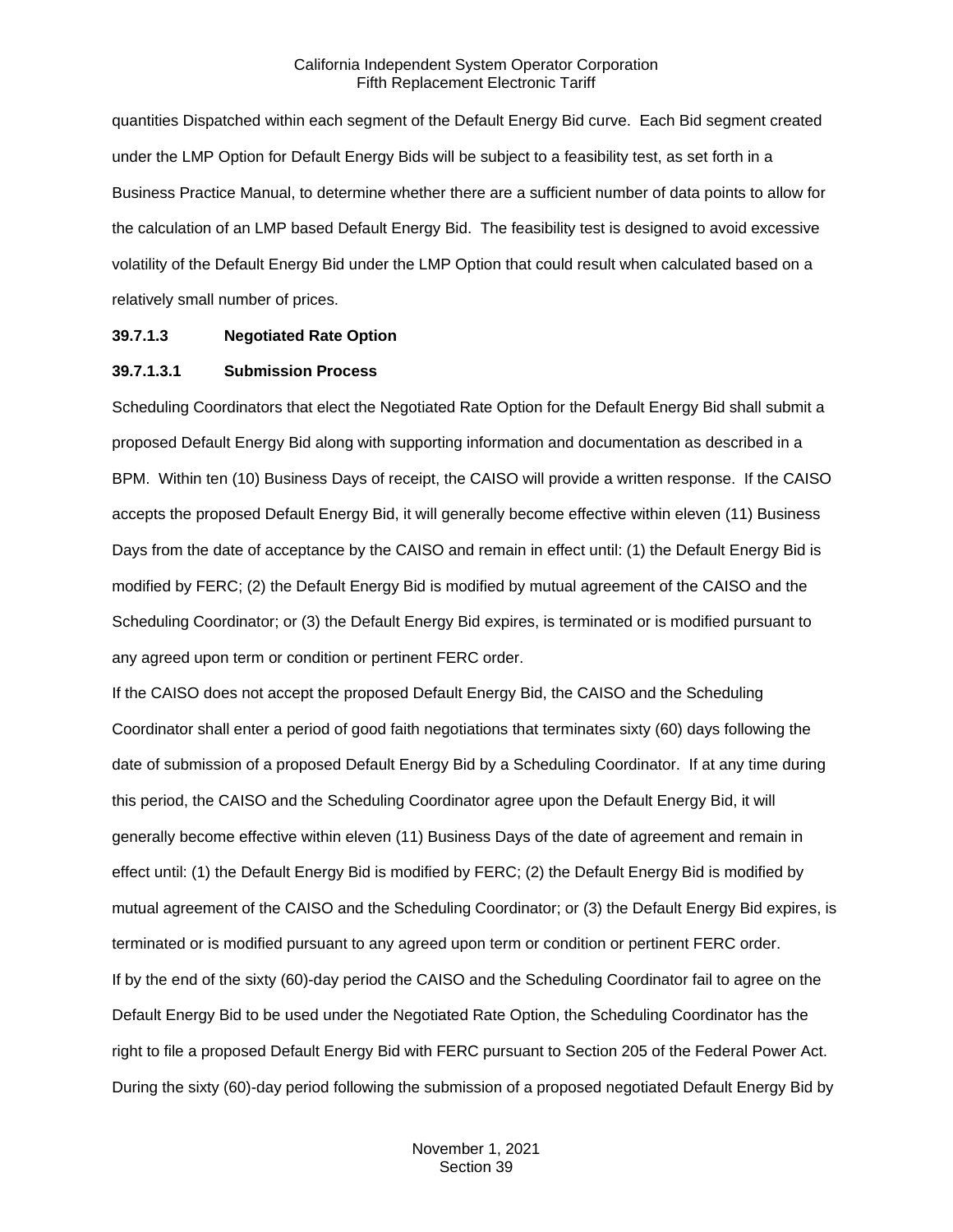a Scheduling Coordinator, and pending FERC's acceptance in cases where the CAISO fails to agree on the Default Energy Bid for use under the Negotiated Rate Option and the Scheduling Coordinator filed a proposed Default Energy Bid with FERC pursuant to Section 205 of the Federal Power Act, the Scheduling Coordinator has the option of electing to use any of the other options available pursuant to Section 39.7. If the Scheduling Coordinator does not elect to use any of the other options available pursuant to Section 39.7, or if sufficient data do not exist to calculate a Default Energy Bid using any of these options, the CAISO may establish a temporary Default Energy Bid as specified in Section 39.7.1.5. Any negotiated Default Energy Bid for a resource that includes an opportunity cost component as of April 1, 2019, will remain in effect, subject to the CAISO's renegotiation rights pursuant to Section 39.7.1.3.2.1, unless the Scheduling Coordinator pursues an Opportunity Cost pursuant to Section 30.4.6.1.2. If a Scheduling Coordinator pursues an Opportunity Cost pursuant to Section 30.4.6.1.2, the Scheduling Coordinator must either elect the Variable Cost Default Energy Bid or the CAISO will renegotiate the negotiated Default Energy Bid to, at a minimum, utilize the Variable Energy Opportunity Cost as a component of the negotiated Default Energy Bid in place of any previously negotiated Opportunity Cost value.

#### **39.7.1.3.2 Negotiated Values and Informational Filings**

#### **39.7.1.3.2.1 Renegotiation of Values**

The CAISO may require the renegotiation of any components including adders or interim adders for major maintenance expenses determined pursuant to Sections 30.4.5.1, 30.4.5.2, and 30.4.5.4, any Opportunity Costs negotiated pursuant to Section 30.4.6.3, any Default Energy Bids negotiated pursuant to this Section 39.7.1.3, any temporary Default Energy Bids established pursuant to Section 39.7.1.5, or any custom operation and maintenance adders negotiated pursuant to Section 39.7.1.1.2, that have become outdated, are possibly erroneous, or for which the Scheduling Coordinator has changed. In the renegotiation process, the CAISO may review and propose modifications to such values, and may require the Scheduling Coordinator to provide updated information to support continuation of such values.

## **39.7.1.3.2.2 Informational Filings with FERC**

The CAISO shall make an informational filing with FERC of any adders or interim adders for major maintenance expenses determined pursuant to Sections 30.4.5.1, 30.4.5.2, and 30.4.5.4, any Opportunity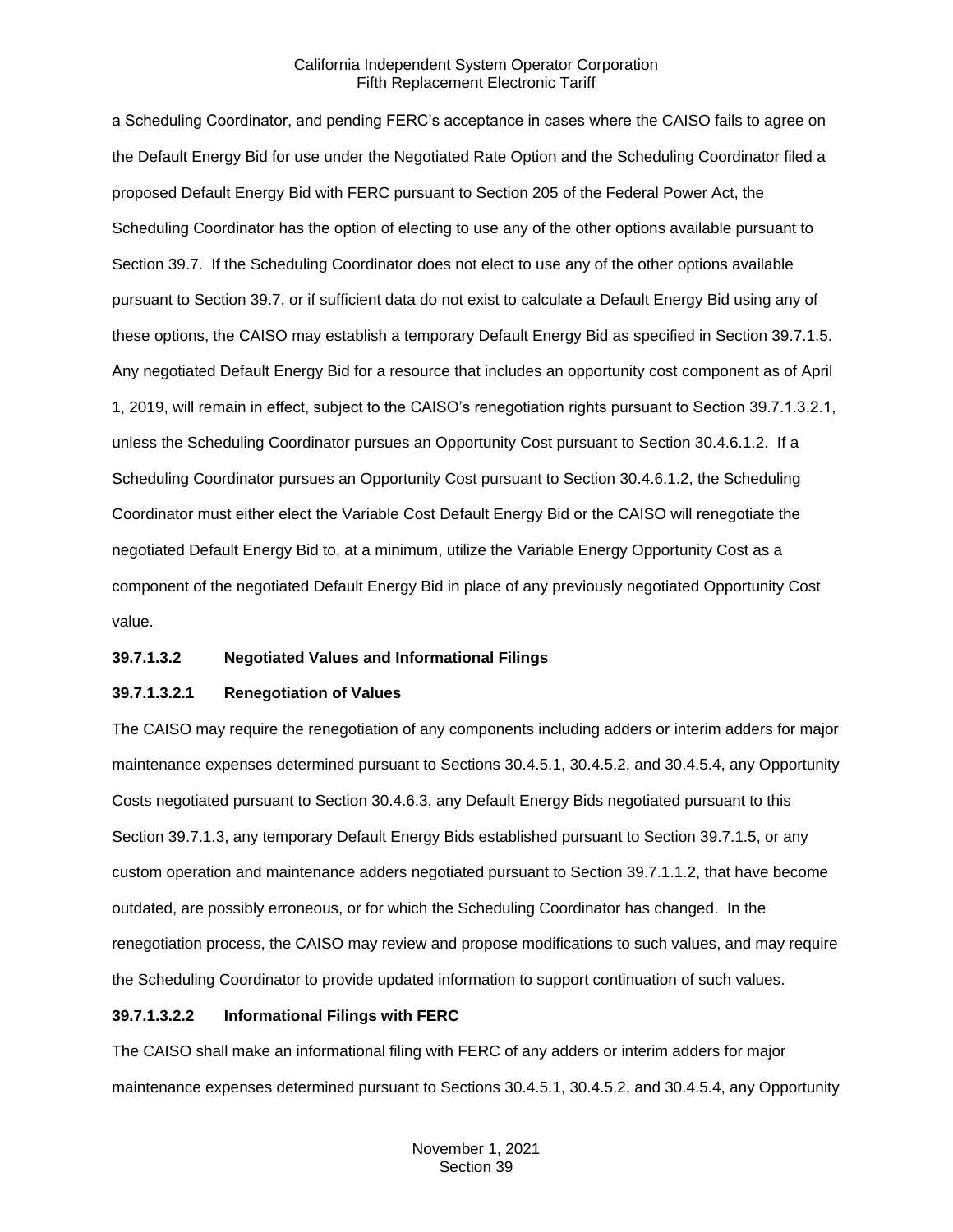Costs calculated pursuant to Section 30.4.6.2 or negotiated pursuant to Section 30.4.6.3, any Default Energy Bids negotiated pursuant to this Section 39.7.1.3, any temporary Default Energy Bids established pursuant to Section 39.7.1.5, or any custom operations and maintenance adders negotiated pursuant to Section 39.7.1.1.2, no later than seven (7) days after the end of the month in which the Default Energy or operations and maintenance values were established.

# **39.7.1.4 Frequently Mitigated Unit Option**

A Frequently Mitigated Unit that is eligible for a Bid Adder may select a fourth Default Energy Bid option, which is equal to the Variable Cost Option plus the Bid Adder as described in Section 39.7.

# **39.7.1.5 Temporary Default Energy Bid**

If the Scheduling Coordinator does not elect to use any of the other options available pursuant to Section 39.7.1, or if sufficient data do not exist to calculate a Default Energy Bid using any of the available options, the CAISO will first seek to obtain from the Scheduling Coordinator any additional data required for calculating the Default Energy Bid options available pursuant to 39.7.1. If the provision of additional data by a Scheduling Coordinator results in additional or modified Default Energy Bid options pursuant to 39.7.1, the Scheduling Coordinator will have another opportunity to elect one of these options as its temporary Default Energy Bid. If the Scheduling Coordinator does not elect to use any of the options available pursuant to Section 39.7.1, or if sufficient data still do not exist to calculate a Default Energy Bid using any of the available options, the CAISO may establish a temporary Default Energy Bid based on one or more of the following: (1) operating cost data, opportunity cost, and other appropriate input from the Market Participant; (2) the CAISO's estimated operating costs of the Electric Facility, taking the best information available to the CAISO; (3) an appropriate average of competitive Bids of one or more similar Electric Facilities; or (4) any of the other options for determining a Default Energy Bid for which data are available.

## **39.7.1.6 Default Energy Bids for RMR Resources**

The Scheduling Coordinator for the RMR Resource must rank order its preferences between the Variable Cost Option and the Negotiated Rate Option, which shall be the default rank order if no rank order is specified by the Scheduling Coordinator. These preferences will be used to determine the Default Energy Bids for the capacity for each RMR Resource. RMR Units are not eligible to receive the ten percent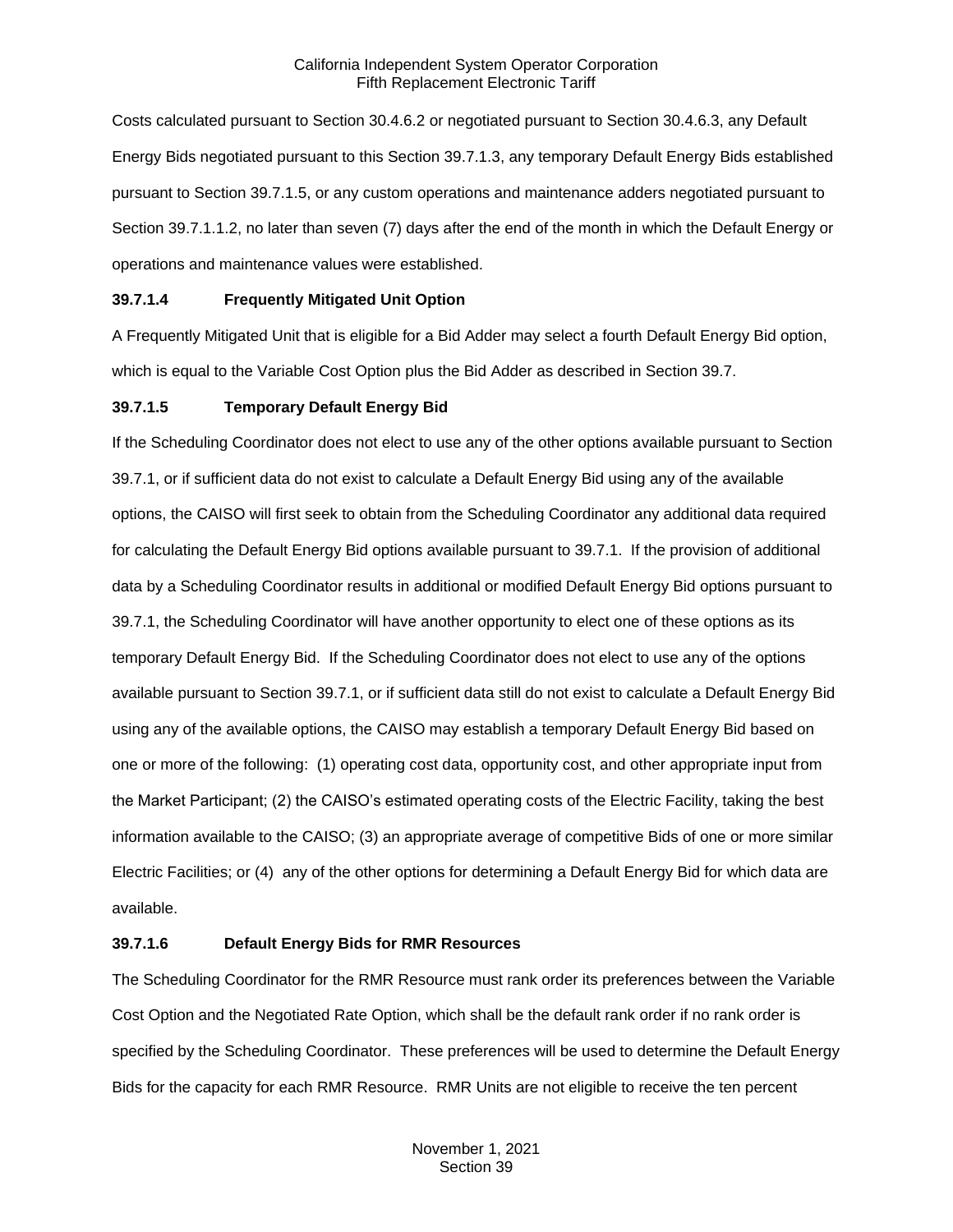adder under the Variable Cost Option pursuant to Section 39.7.1.1 or the Bid Adder pursuant to Section 39.8.

# **39.7.1.7 Hydro Default Energy Bid**

Scheduling Coordinators may request a Hydro Default Energy Bid for a hydroelectric resource with storage capability located in the CAISO Balancing Authority Area or any EIM Entity Balancing Authority Area.

# **39.7.1.7.1 Computation**

For each Trading Day, the CAISO will calculate the Hydro Default Energy Bid as the maximum of the (a) gas floor, (b) short-term component, and (c) long-term/geographic component, which are all calculated as specified below.

# **39.7.1.7.1.1 Gas Floor**

The CAISO will calculate the gas floor as the most recent average heat rate for a typical gas turbine generator obtained from the Energy Information Administration, multiplied by the gas price for the fuel region applicable to the location of the hydroelectric resource, multiplied by 1.1.

# **39.7.1.7.1.2 Short-Term Component**

The CAISO will calculate the short-term component as 1.4 multiplied by the maximum of:

- (a) the day-ahead peak price at the applicable electric pricing hub;
- (b) the on-peak balance of the month on peak futures price for the current month at the applicable electric pricing hub; and
- (c) the on-peak monthly index on peak futures price at the applicable electric pricing hub for one (1) month after the current month.

# **39.7.1.7.1.3 Long-Term/Geographic Component**

A Scheduling Coordinator may request that the long-term/geographic component be calculated based on multiple electric pricing hubs in addition to the default electric pricing hub consistent with Section

39.7.1.7.2.1. The CAISO will calculate the long-term/geographic component as 1.1 multiplied by the maximum of:

- (a) the day-ahead on-peak price at the applicable electric pricing hub(s);
- (b) the on-peak balance of the month futures prices for the current month at the applicable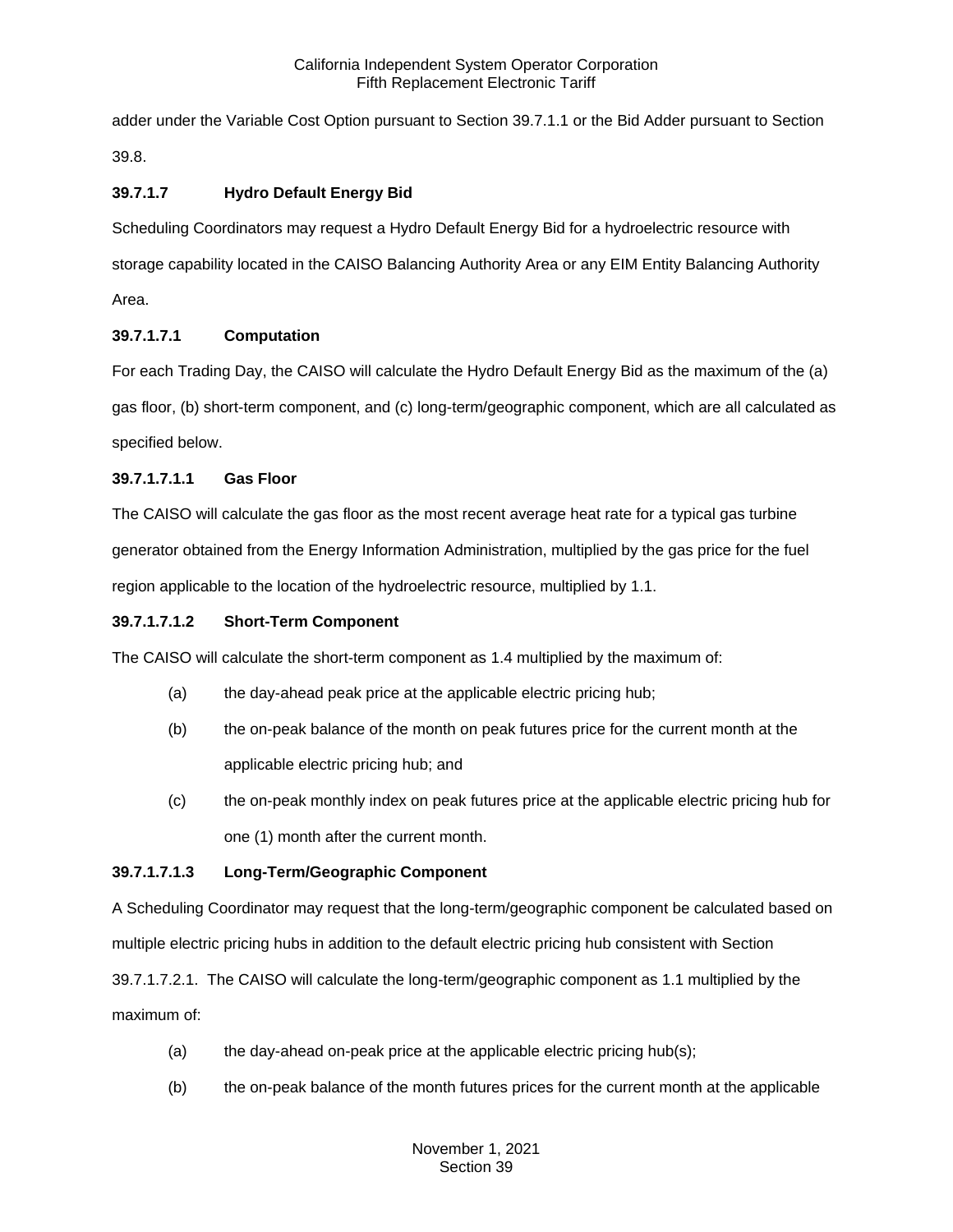electric pricing hub(s); and

(c) the on-peak monthly index futures price at the applicable electric pricing hub(s) for all future months up to the maximum storage horizon after the current month.

## **39.7.1.7.2 Requirements**

As part of its request for a Hydro Default Energy Bid, the Scheduling Coordinator must submit to the CAISO:

- (a) Annually, for each month of the upcoming year and for each electric pricing hub requested that is not the default electric pricing hub, the Scheduling Coordinator must (1) demonstrate that it holds firm transmission rights to enable delivery from the hydroelectric resource's default market region to the requested electric pricing hub or to a delivery point that is similarly priced location; or (2) provide documentation that supports a historical practice of acquiring monthly firm transmission rights to the requested electric pricing hub(s) or similarly priced location. Scheduling Coordinators may demonstrate transmission rights to multiple locations and, based on the CAISO's evaluation of such information, the CAISO may include multiple electric pricing hubs, in addition to the default electric pricing hubs, in the long-term/geographic component of the Hydro Default Energy Bid for the affected resources. The Scheduling Coordinator will attest through its submission that it reasonably expects it will be able to use the demonstrated transmission rights to deliver incremental sales from the hydroelectric resource because the rights are not fully committed and that there is an actual opportunity to use these rights. If the CAISO includes multiple electric pricing hubs in the long-term/geographic component, the Hydro Default Energy Bid calculation will use the maximum of the electric price indices published for each electric pricing hub as determined for each Trading Day. On Trading Days for which there are no relevant published electric price indices at an electric pricing hub, the CAISO will use the most recently published index for the applicable electric pricing hub.
- (b) For resources that Scheduling Coordinators demonstrate a quantity of firm transmission rights to a requested electric pricing hub or similarly priced location that is less than the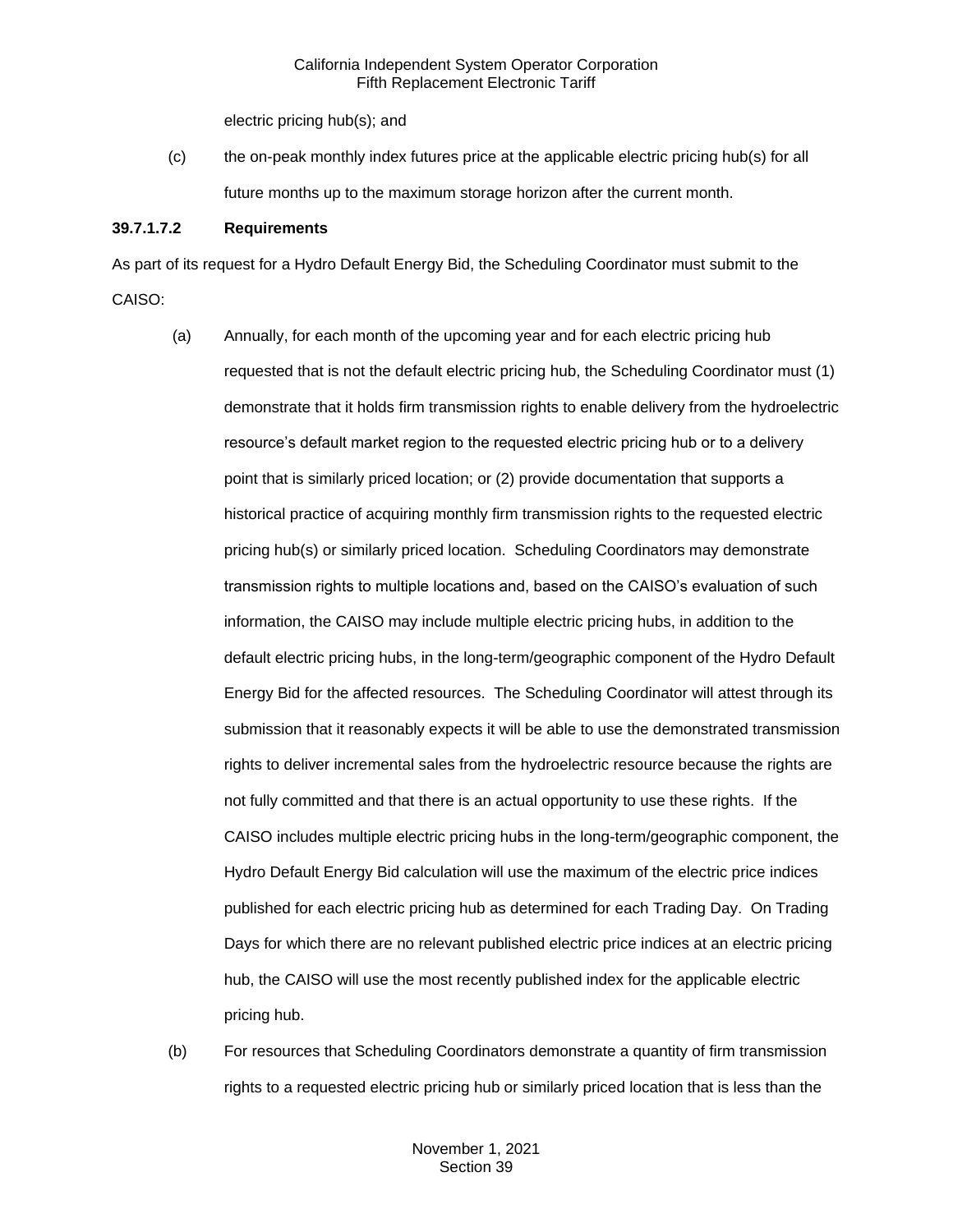hydro resource's capacity, the CAISO will include the requested electric pricing hub up to the quantity demonstrated transmission rights, and apply a proportional weighting of the resource's transmission rights to calculate a weighted average of those bilateral electric pricing hub prices when calculating the value of the long-term/geographic component of the Hydro Default Energy Bid.

- (c) In the absence of supporting transmission rights information when calculating the Hydro Default Energy Bid, the CAISO will revert to the default bilateral electric pricing hub specified in Section 39.7.1.7.3.
- (d) If during the term of the annual period the Scheduling Coordinator no longer has the firm annual transmission rights previously demonstrated, or can no longer continue a historical practice of acquiring monthly firm transmission rights, the Scheduling Coordinator must inform the CAISO within five (5) Business Days of no longer holding such firm transmission rights.
- (e) The CAISO may audit the Scheduling Coordinator and request additional information in support of the Scheduling Coordinator's assertions.
- (f) If the CAISO determines the Scheduling Coordinator has submitted inaccurate information, the CAISO may revert the resource to the default electric pricing hubs as specified in Section 39.7.1.7.3.

## **39.7.1.7.2.2 Maximum Storage Horizon**

The maximum hydroelectric resource storage horizon submitted by the Scheduling Coordinator must:

- (a) Reflect the typical storage duration of a hydroelectric resource's reservoir, defined as the length of time between which the reservoir cycles from a maximum elevation to a new maximum elevation during a hydro cycle. The Scheduling Coordinator shall compute the reservoir's cycling time based on multiple years of reservoir elevation data.
- (b) Be supported by (1) a written attestation by a representative who has the authority to bind the company stating that the value submitted to the CAISO as the maximum storage horizon is consistent with the requirements specified in Section 39.7.1.7.2.2 (a); or (2) corroborating information submitted to the CAISO, which may include several years of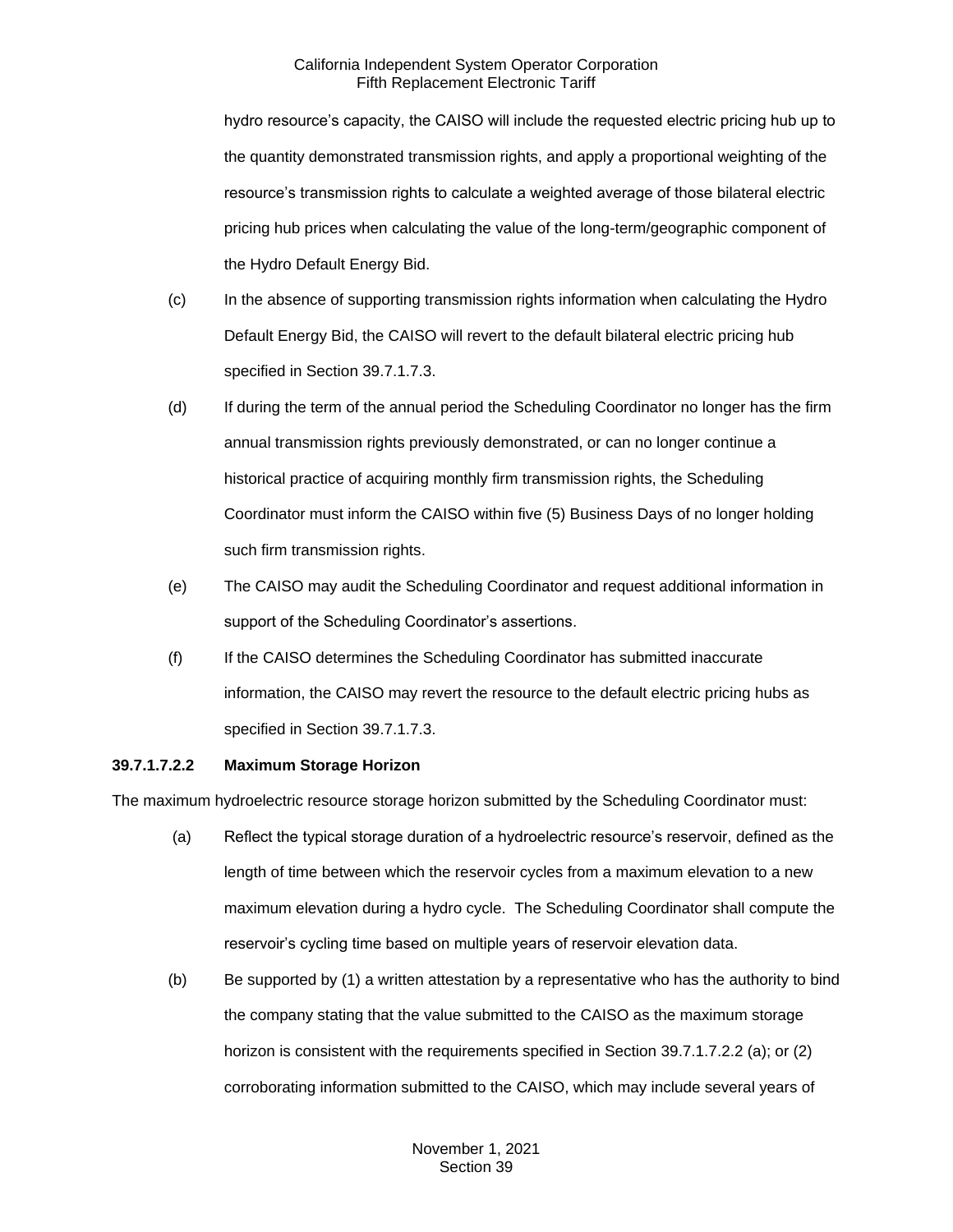historic reservoir levels for the specific hydroelectric resource and regulatory filings related to the operations of the hydroelectric resource.

## **39.7.1.7.3 Default Electric Pricing Hubs**

The default electric pricing hubs will be as specified in the Business Practice Manuals, which will also include a process for modifying or adding electric pricing hubs to the list of default electric pricing hubs.

## **39.7.1.8 Storage Resource Option**

For storage resources participating as Non-Generator Resources, the storage resource option will calculate the Default Energy Bid by selecting the maximum of (1) the sum of the expected energy cost and the variable storage operation cost and, in the RTM, (2) the storage opportunity cost. The calculation is completed by adding ten percent (10%) to the value. To calculate the Default Energy Bid, the CAISO will use the PMin, PMax, Run Times, and other charging and discharging parameters registered in the Master File.

The expected energy cost represents the average cost to procure the amount of energy needed to charge the resource during the lowest-priced continuous block of time such that the resource can discharge completely, accounting for the resource's charging duration and round-trip efficiency, and excluding losses. To calculate this component in the Day-Ahead Market, the CAISO will use the average price of Energy during the lowest priced hours based upon the final Energy Supply Bids from the MPM process at the relevant PNode, not to be below \$0/MWh. To calculate this component in the Real-Time Market, the CAISO will use the average price of Energy during the lowest priced hours based upon the LMP from the IFM at the relevant PNode on the Trading Day, not to be below \$0/MWh.

The variable storage operation cost represents the variable costs of operating a storage resource beyond its designed daily cycling range, submitted by the Scheduling Coordinator in \$/MWh. The CAISO will validate the storage operation cost based on manufacturer warranty, available data, and supporting documentation submitted by the Scheduling Coordinator. The storage opportunity cost represents the opportunity cost of being dispatched during lower-priced RTM intervals, equal to the cost of Energy the resource could discharge during the highest-priced continuous RTM block, accounting for the resource's discharge duration. To calculate this component in the Real-Time Market, the CAISO will use the lowest price of Energy during the highest priced period over which the resource could have discharged, based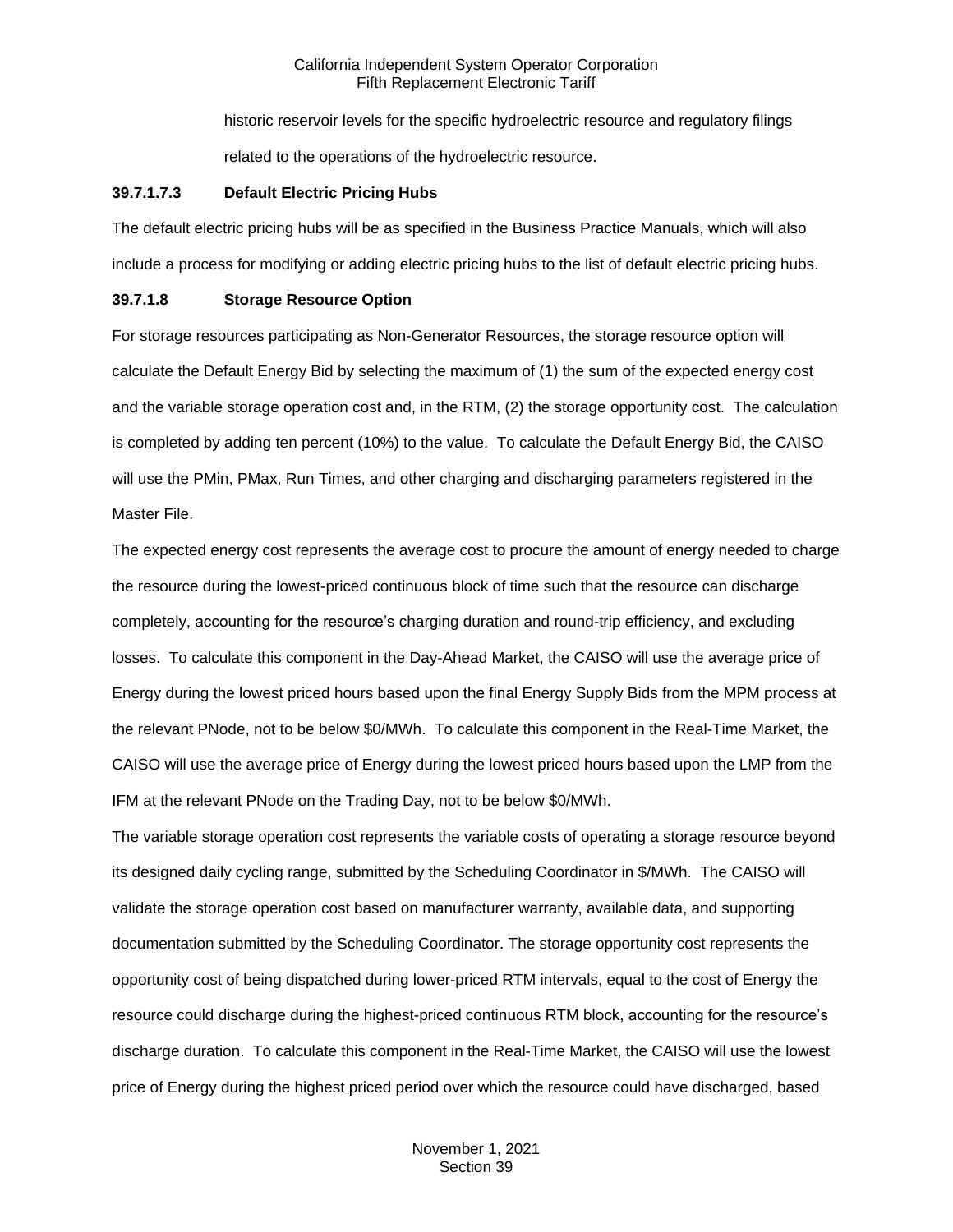upon the LMP from the IFM at the relevant PNode on the Trading Day.

## <span id="page-20-0"></span>**39.7.2 Competitive Path Designation**

## **39.7.2.1 Timing of Assessments**

For the DAM and RTM, the CAISO will make assessments and designations of whether Transmission Constraints are competitive or non-competitive as part of the MPM runs associated with the DAM and RTM, respectively. Only binding Transmission Constraints determined by the MPM process will be assessed in the applicable market.

## **39.7.2.2 Criteria**

- (A) Notwithstanding the provisions in Section 39.7.2.2(B), when the CAISO enforces the natural gas constraint pursuant to Section 27.11, the CAISO may deem selected internal constraints to be non-competitive for specific days or hours based on its determination that actual electric supply conditions may be non-competitive due to anticipated electric supply conditions in the Southern California Gas Company and San Diego Gas & Electric Company gas regions.
- (B) Subject to Section 39.7.3, for the DAM and RTM, a Transmission Constraint will be noncompetitive only if the Transmission Constraint fails the dynamic competitive path assessment pursuant to this Section 39.7.2.2.
	- (a) Transmission Constraints for the DAM As part of the MPM process associated with the DAM, the CAISO will designate a Transmission Constraint for the DAM as noncompetitive when the fringe supply of counter-flow to the Transmission Constraint from all portfolios of suppliers that are not identified as potentially pivotal is less than the demand for counter-flow to the Transmission Constraint. For purposes of determining whether to designate a Transmission Constraint as non-competitive pursuant to this Section 39.7.2.2(a):
		- (i) Counter-flow to the Transmission Constraint means the delivery of Power from a resource to the system load distributed reference bus. If counter-flow to the Transmission Constraint is in the direction opposite to the market flow of Power to the Transmission Constraint, the counter-flow to the Transmission Constraint is calculated as the shift factor multiplied by the resource's scheduled Power.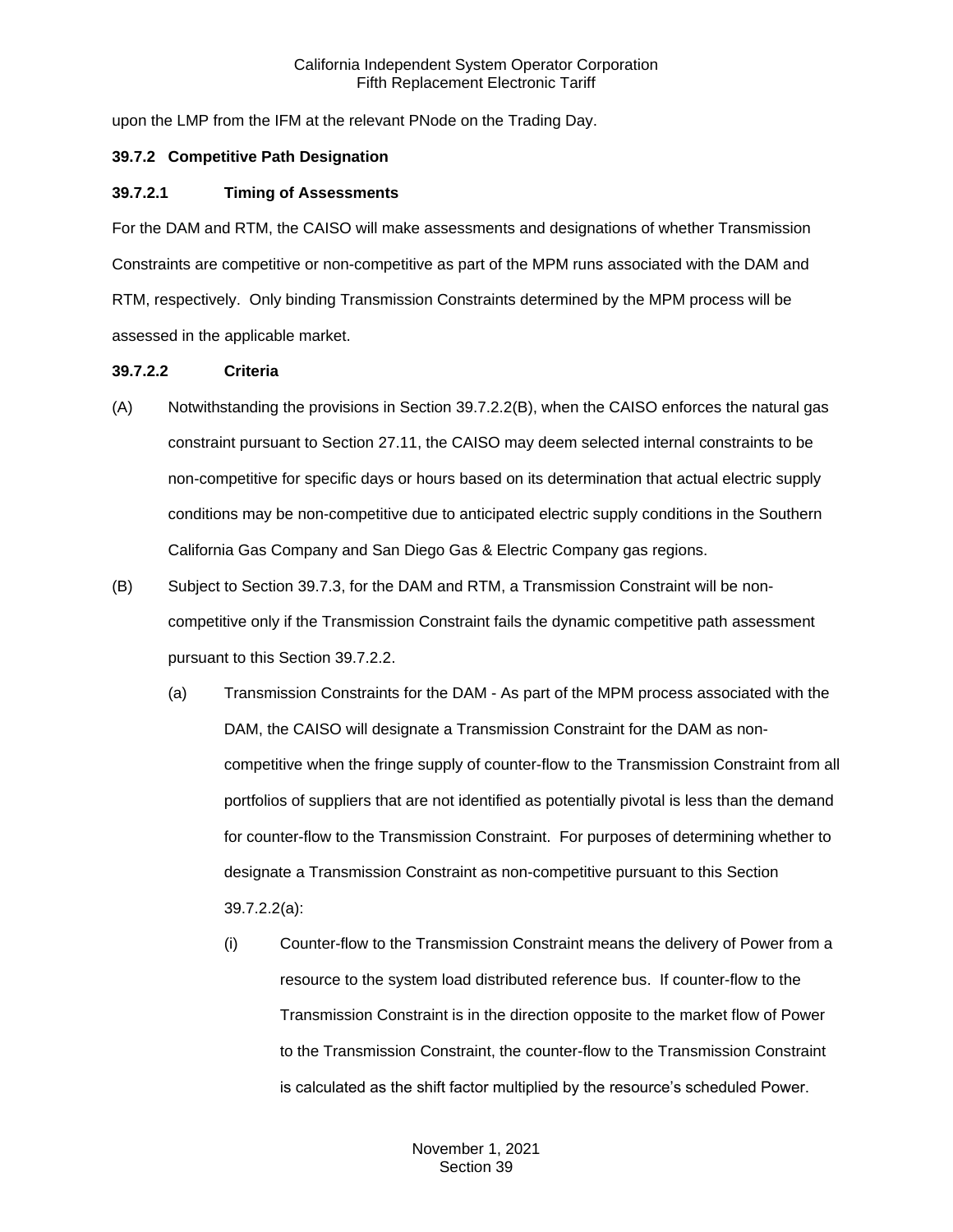Otherwise, counter-flow to the Transmission Constraint is zero.

- (ii) Fringe supply of counter-flow to the Transmission Constraint means all available capacity from internal resources not controlled by the identified potentially pivotal suppliers and all internal Virtual Supply Awards not controlled by the identified potentially pivotal suppliers that provide counter-flow to the Transmission Constraint. Available capacity reflects the highest capacity of a resource's Energy Bid adjusted for Self-Provided Ancillary Services and derates.
- (iii) Demand for counter-flow to the Transmission Constraint means all internal dispatched Supply and Virtual Supply Awards that provide counter-flow to the Transmission Constraint.
- (iv) Potentially pivotal suppliers mean the three (3) portfolios of net sellers that control the largest quantity of counter-flow supply to the Transmission Constraint.
- (v) Portfolio means the effective available internal generation capacity under the control of the Scheduling Coordinator and/or Affiliate determined pursuant to Section 4.5.1.1.12 and all effective internal Virtual Supply Awards of the Scheduling Coordinator and/or Affiliate. Effectiveness in supplying counter-flow is determined by scaling generation capacity and/or Virtual Supply Awards by the shift factor from that location to the Transmission Constraint being tested.
- (vi) A portfolio of a net seller means any portfolio that is not a portfolio of a net buyer. A portfolio of a net buyer means a portfolio for which the average daily net value of Measured Demand minus Supply over a twelve (12) month period is positive. The average daily net value is determined for each portfolio by subtracting, for each Trading Day, Supply from Measured Demand and then averaging the daily value for all Trading Days over the twelve (12) month period. The CAISO will calculate whether portfolios are portfolios of net buyers in the third month of each calendar quarter and the calculations will go into effect at the start of the next calendar quarter. The twelve (12) month period used in this calculation will be the most recent twelve (12) month period for which data is available. The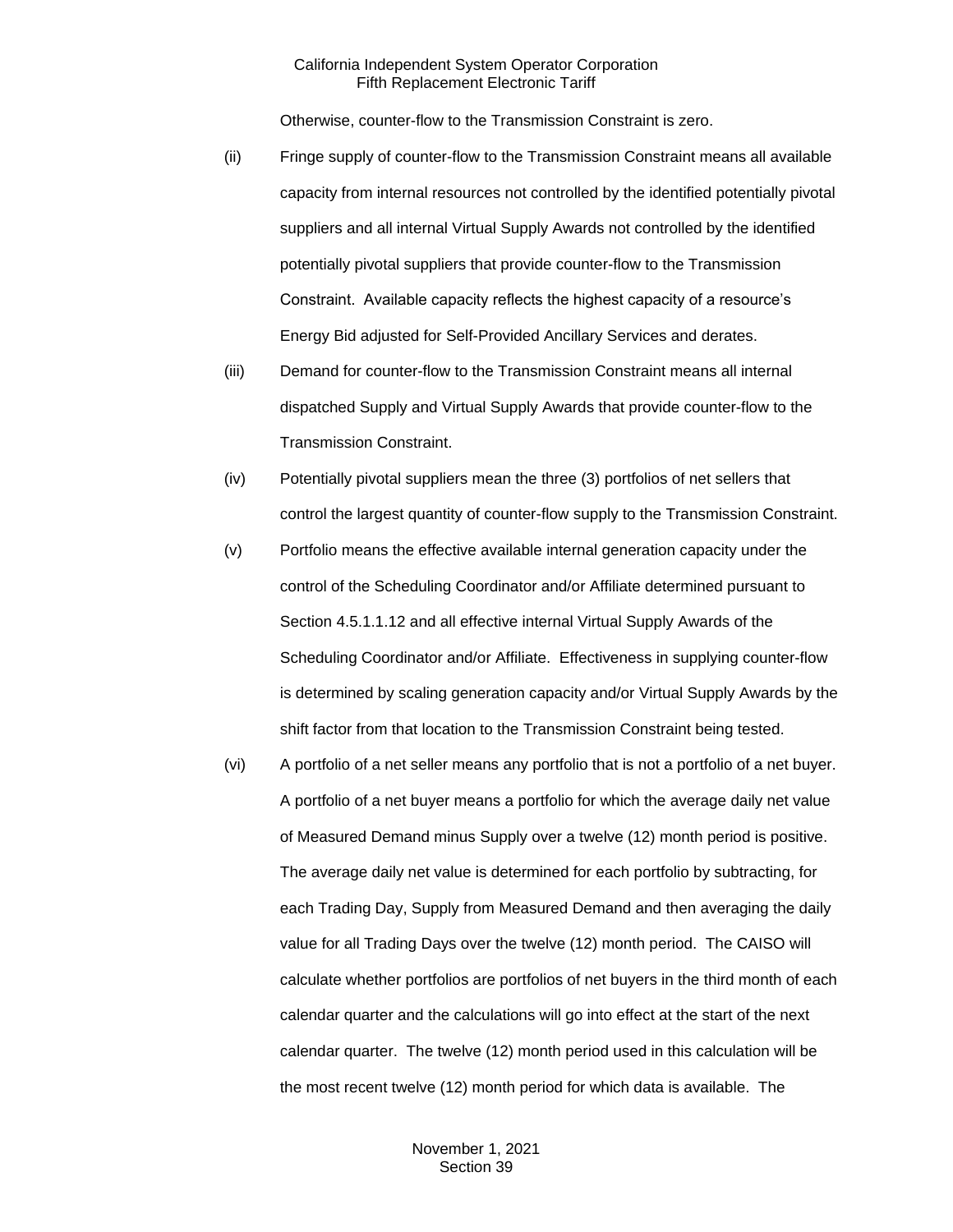specific mathematical formula used to perform this calculation will be set forth in a Business Practice Manual. Market Participants without physical resources will be deemed to be net sellers for purposes of this Section 39.7.2.2(a)(vi).

- (vii) In determining which Scheduling Coordinators and/or Affiliates control the resources in the three (3) identified portfolios, the CAISO will include resources and Virtual Supply Awards directly associated with all Scheduling Coordinator ID Codes associated with the Scheduling Coordinators and/or Affiliates, as well as all resources that the Scheduling Coordinators and/or Affiliates control pursuant to Resource Control Agreements registered with the CAISO as set forth Section 4.5.1.1.13. Resources identified pursuant to Resource Control Agreements will only be assigned to the portfolio of the Scheduling Coordinator that has control of the resource or whose Affiliate has control of the resource pursuant to the Resource Control Agreements.
- (b) Transmission Constraints for the RTM As part of the MPM processes associated with the RTM, the CAISO will designate a Transmission Constraint for the RTM as noncompetitive when the sum of the supply of counter-flow from all portfolios of potentially pivotal suppliers to the Transmission Constraint and the fringe supply of counter-flow to the Transmission Constraint from all portfolios of suppliers that are not identified as potentially pivotal is less than the demand for counter-flow to the Transmission Constraint. For purposes of determining whether to designate a Transmission Constraint as non-competitive pursuant to this Section 39.7.2.2(b):
	- (i) Counter-flow to the Transmission Constraint has the meaning set forth in Section 39.7.2.2(a)(i).
	- (ii) Supply of counter-flow from all portfolios of potentially pivotal suppliers to the Transmission Constraint means the minimum available capacity from internal resources controlled by the identified potentially pivotal suppliers that provide counter-flow to the Transmission Constraint. The minimum available capacity for the current market interval will reflect the greatest amount of capacity that can be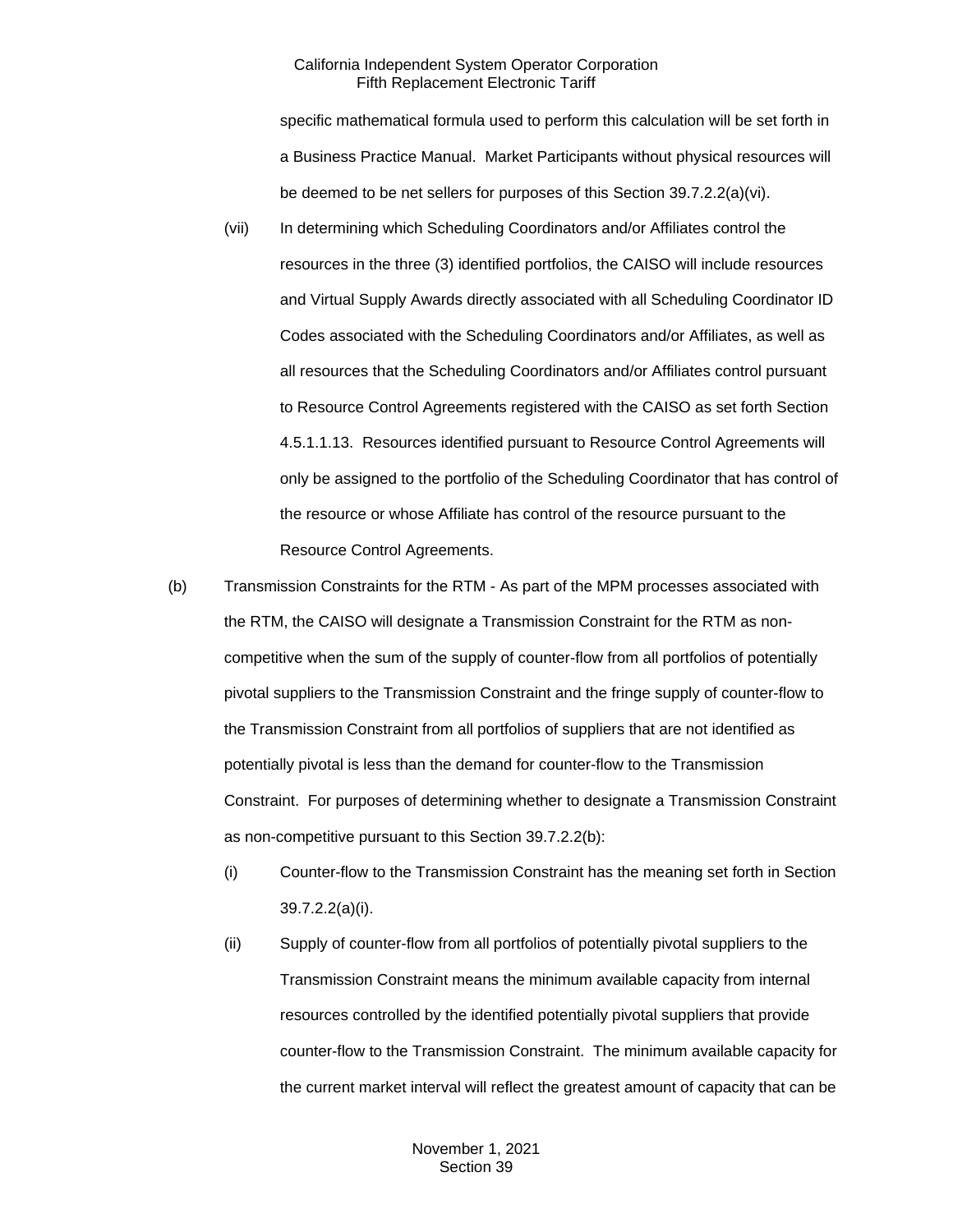physically withheld. The minimum available capacity is the lowest output level the resource could achieve in the current market interval given its dispatch in the last market interval and limiting factors including Minimum Load, Ramp Rate, Self-Provided Ancillary Services, Ancillary Service Awards (in the Real-Time Market only), and derates.

- (iii) Potentially pivotal suppliers mean the three (3) portfolios of net sellers that control the largest quantity of counter-flow supply to the Transmission Constraint that can be withheld. Counter-flow supply to the Transmission Constraint that can be withheld reflects the difference between the highest capacity and the lowest capacity of a resource's Energy Bid (not taking into account the Ramp Rate of the resource), measured from the Dispatch Operating Point for the resource in the immediately preceding fifteen (15) minute FMM interval or the preceding five (5) minute RTD interval, as applicable (taking into account the Ramp Rate of the resource), adjusted for Self-Provided Ancillary Services and derates in determining whether to designate a Transmission Constraint as noncompetitive for the RTM, or adjusted for Ancillary Service Awards and derates in determining whether to designate a Transmission Constraint as non-competitive for the RTM. In determining whether to designate a Transmission Constraint as non-competitive for the RTM, counter-flow supply to the Transmission Constraint that can be withheld also reflects the PMin of each Short Start Unit with a Start-Up Time of sixty (60) minutes or less that was off-line in the immediately preceding fifteen (15) minute interval of the FMM. In determining whether to designate a Transmission Constraint as non-competitive for the FMM, counterflow supply to the Transmission Constraint that can be withheld also reflects the PMin of each Short Start Unit with a Start-Up Time of fifteen (15) minutes or less that was off-line in the immediately preceding fifteen (15) minute interval.
- (iv) Portfolio means the effective available internal generation capacity under the control of the Scheduling Coordinator and/or Affiliate determined pursuant to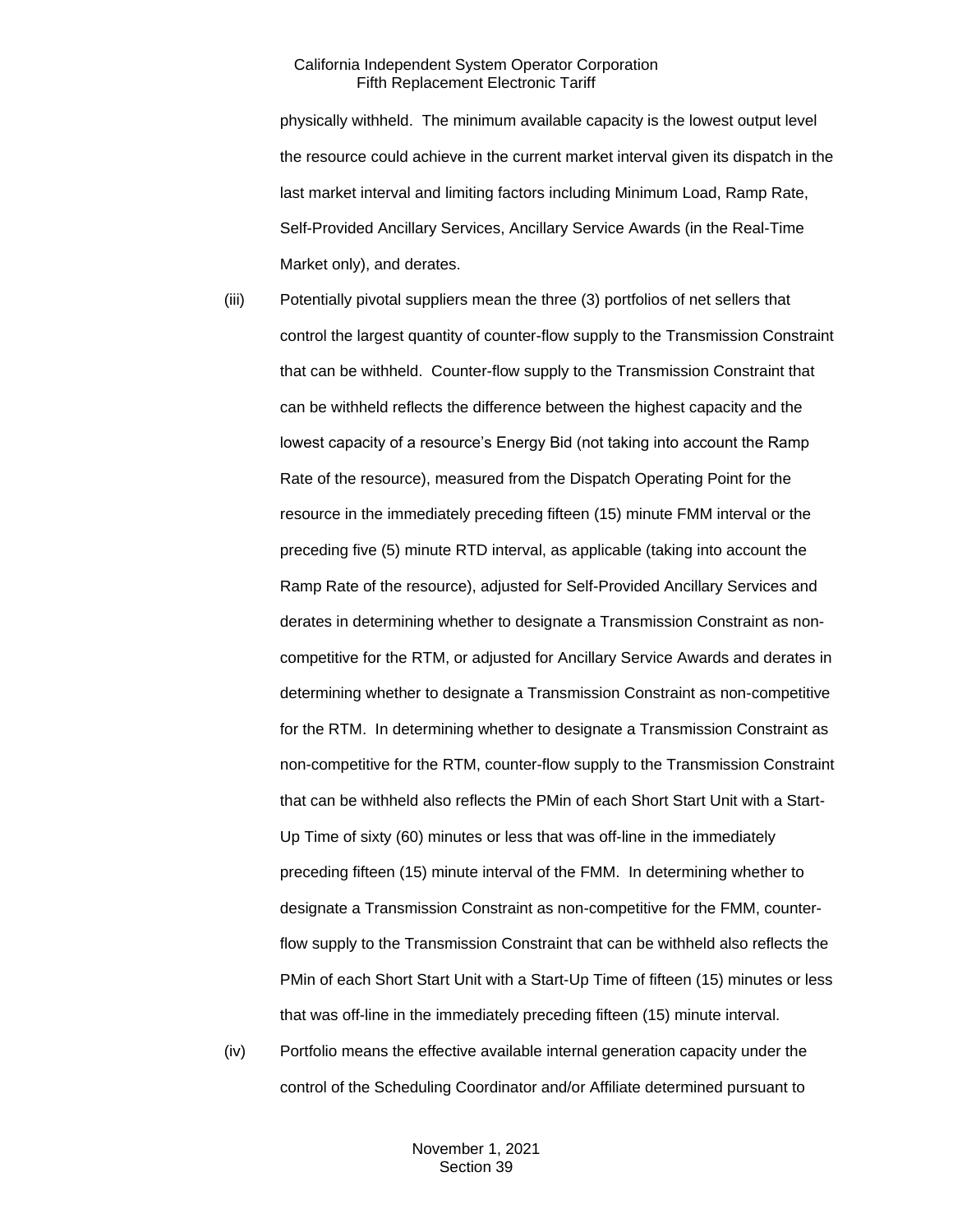Sections 4.5.1.1.12 and 39.7.2.2(a)(vii). Effectiveness in supplying counter-flow is determined by scaling generation capacity by the shift factor from that location to the Transmission Constraint being tested.

- (v) A portfolio of a net seller has the meaning set forth in Section 39.7.2.2(a)(vi).
- (vi) Fringe supply of counter-flow to the Transmission Constraint means all available capacity from internal resources not controlled by the identified potentially pivotal suppliers that provide counter-flow to the Transmission Constraint. Available capacity reflects the highest capacity of a resource's Energy Bid (not taking into account the Ramp Rate of the resource), measured from the Dispatch Operating Point for the resource in the immediately preceding fifteen (15) minute interval of the FMM or five (5) minute interval of the RTD, as applicable (taking into account the Ramp Rate of the resource), adjusted for Self-Provided Ancillary Services and derates in determining whether to designate a Transmission Constraint as non-competitive for the RTM, or adjusted for Ancillary Service Awards and derates in determining whether to designate a Transmission Constraint as noncompetitive for the RTM.
- (vii) Demand for counter-flow to the Transmission Constraint means all internal dispatched Supply that provides counter-flow to the Transmission Constraint.

#### <span id="page-24-0"></span>**39.7.3 Default Competitive Path Designations**

The CAISO will maintain default competitive path designation sets for the Day-Ahead Market and for the Real-Time Market, which the CAISO will use in order to determine the competitiveness or noncompetitiveness of Transmission Constraints under two circumstances: (1) in the event of a failure of the CAISO Markets software to perform an assessment of whether Transmission Constraints are competitive or non-competitive pursuant to Section 39.7.2; and (2) in order to determine whether Exceptional Dispatches are related to a non-competitive Transmission Constraint for purposes of mitigation of Exceptional Dispatches of resources under Section 39.10(1). Default competitive path designations will be determined pursuant to the methodology set forth in this Section 39.7.3 and will be updated no less frequently than once every seven (7) days. Until the CAISO has developed sufficient information to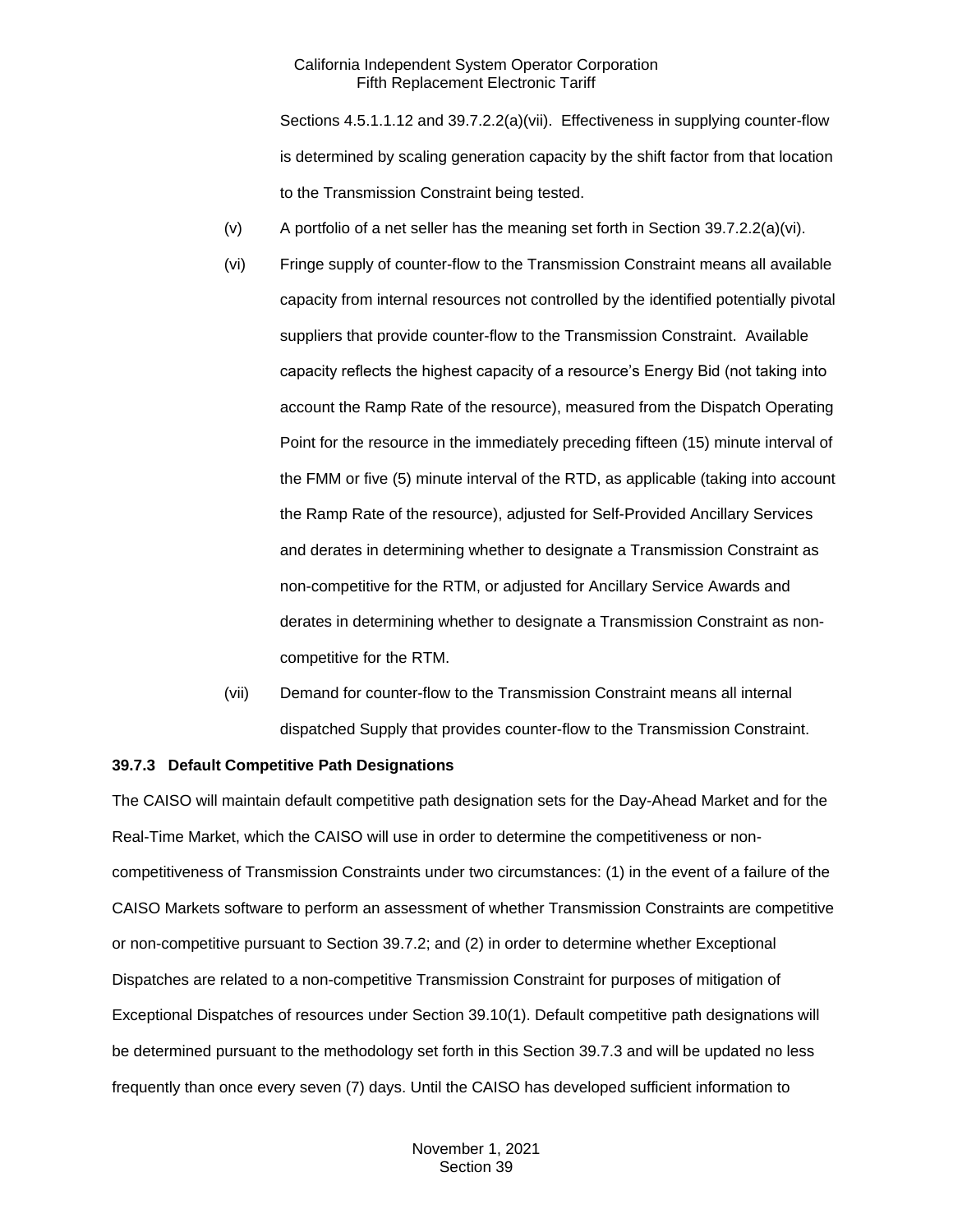develop default competitive path designations, the CAISO will continue to utilize the most recent list of competitive path designations determined prior to the effective date of this tariff provision.

# **39.7.3.1 Methodology for Determining Day-Ahead Default Competitive Path Designations for Transmission Constraints other than Path 15 and Path 26 Transmission Constraints**

The CAISO will designate a Transmission Constraint other than the Path 15 Transmission Constraint or the Path 26 Transmission Constraint as competitive for purposes of determining default competitive path designations for the Day-Ahead Market only if both of the following conditions are met:

- (1) Congestion occurred on the Transmission Constraint in ten (10) or more hours of the days for which the Transmission Constraint was tested for competitiveness pursuant to Section 39.7.2; and
- (2) the Transmission Constraint was deemed competitive pursuant to Section 39.7.2 in seventy-five (75) percent or more of the instances in which the Transmission Constraint was binding when tested. These calculations will be made utilizing data from the Day-Ahead Market for the most recent sixty (60) Trading Days for which data is available. The CAISO will designate a Transmission Constraint other than the Path 15 Transmission Constraint or the Path 26 Transmission Constraint as non-competitive if the CAISO lacks sufficient data to determine whether the occurrences set forth in Sections 39.7.3.1(1) and 39.7.3.1(2) took place on the Transmission Constraint over the sixty (60) Trading Day period.

# **39.7.3.2 Methodology for Determining HASP/RTM Default Competitive Path Designations for Transmission Constraints other than Path 15 and Path 26 Transmission Constraints**

The CAISO will designate a Transmission Constraint other than the Path 15 Transmission Constraint or the Path 26 Transmission Constraint as competitive for purposes of determining default competitive path designations for the HASP/RTM only if both of the following conditions are met: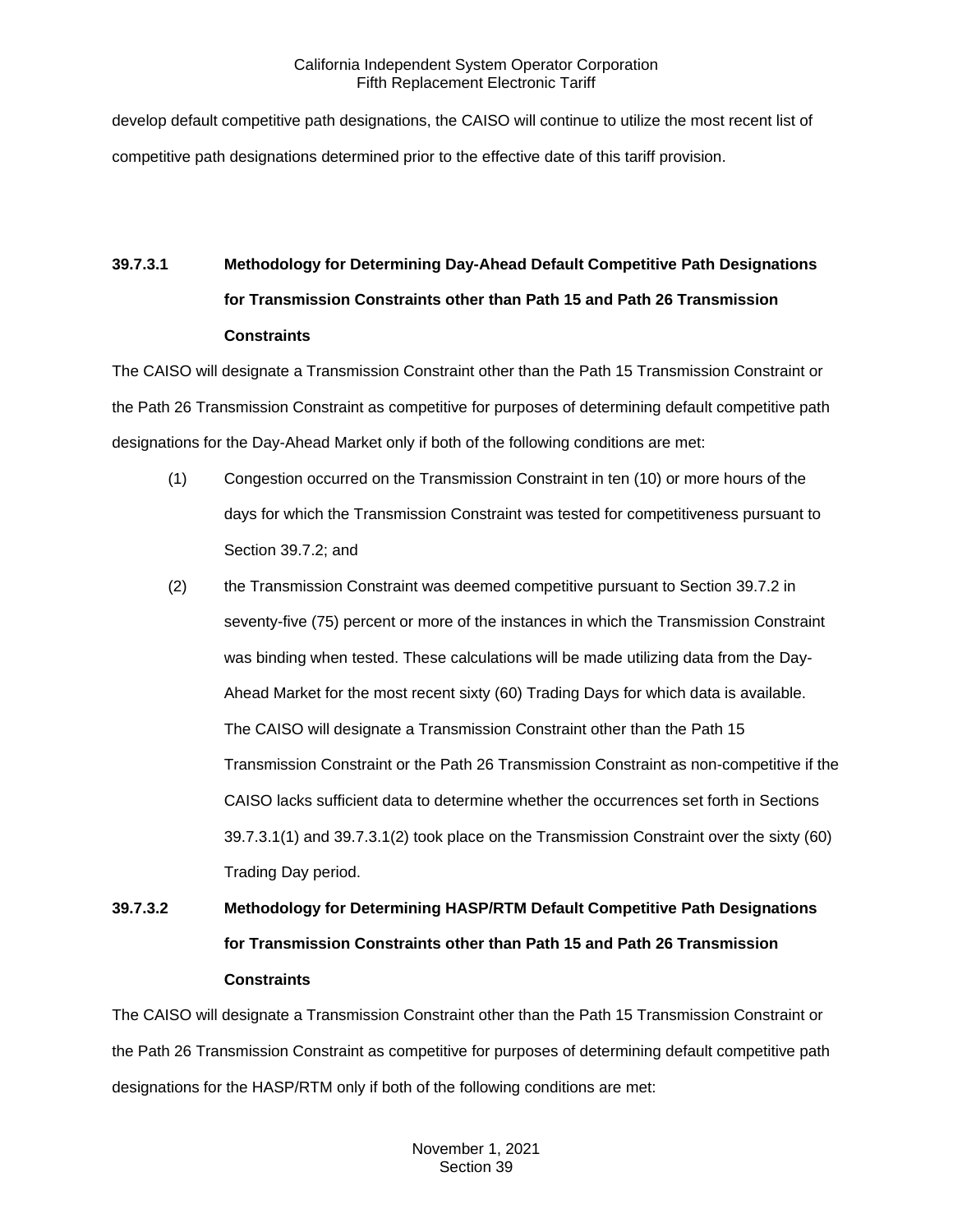- (1) Congestion occurred on the Transmission Constraint in ten (10) or more of the hours for which the Transmission Constraint was tested for competitiveness pursuant to Section 39.7.2; and
- (2) the Transmission Constraint was deemed competitive pursuant to Section 39.7.2 in seventy-five (75) percent or more of the instances in which the Transmission Constraint was binding when tested.

These calculations will be made utilizing data from the Real-Time Market for the most recent sixty (60) Trading Days for which data is available. If the Transmission Constraint was binding during any 15 minute interval during an hour, then the Transmission Constraint will be deemed to be binding for the entire hour. If the Transmission Constraint was determined to be non-competitive during any 15-minute interval during an hour, then the Transmission Constraint will be deemed to be non-competitive for the entire hour. The CAISO will designate a Transmission Constraint other than the Path 15 Transmission Constraint or the Path 26 Transmission Constraint as non-competitive if the CAISO lacks sufficient data to determine whether the occurrences set forth in Sections 39.7.3.2(1) and 39.7.3.2(2) took place on the Transmission Constraint over the sixty (60) Trading Day period.

# **39.7.3.3 Methodology for Determining Day-Ahead Competitive Path Designations for Path 15 and Path 26 Transmission Constraints**

The CAISO will designate the Path 15 Transmission Constraint or the Path 26 Transmission Constraint as competitive for purposes of determining default competitive path designations for the Day-Ahead Market unless both of the following conditions are met:

- (1) Congestion occurred on the Transmission Constraint in ten (10) or more hours of the days for which the Transmission Constraint was tested for competitiveness pursuant to Section 39.7.2; and
- (2) the Transmission Constraint was deemed competitive pursuant to Section 39.7.2 in fewer than seventy-five (75) percent of the instances in which the Transmission Constraint was binding when tested.

These calculations will be made utilizing data from the MPM for the Day-Ahead Market for the most recent sixty (60) Trading Days for which data is available. The CAISO will designate the Path 15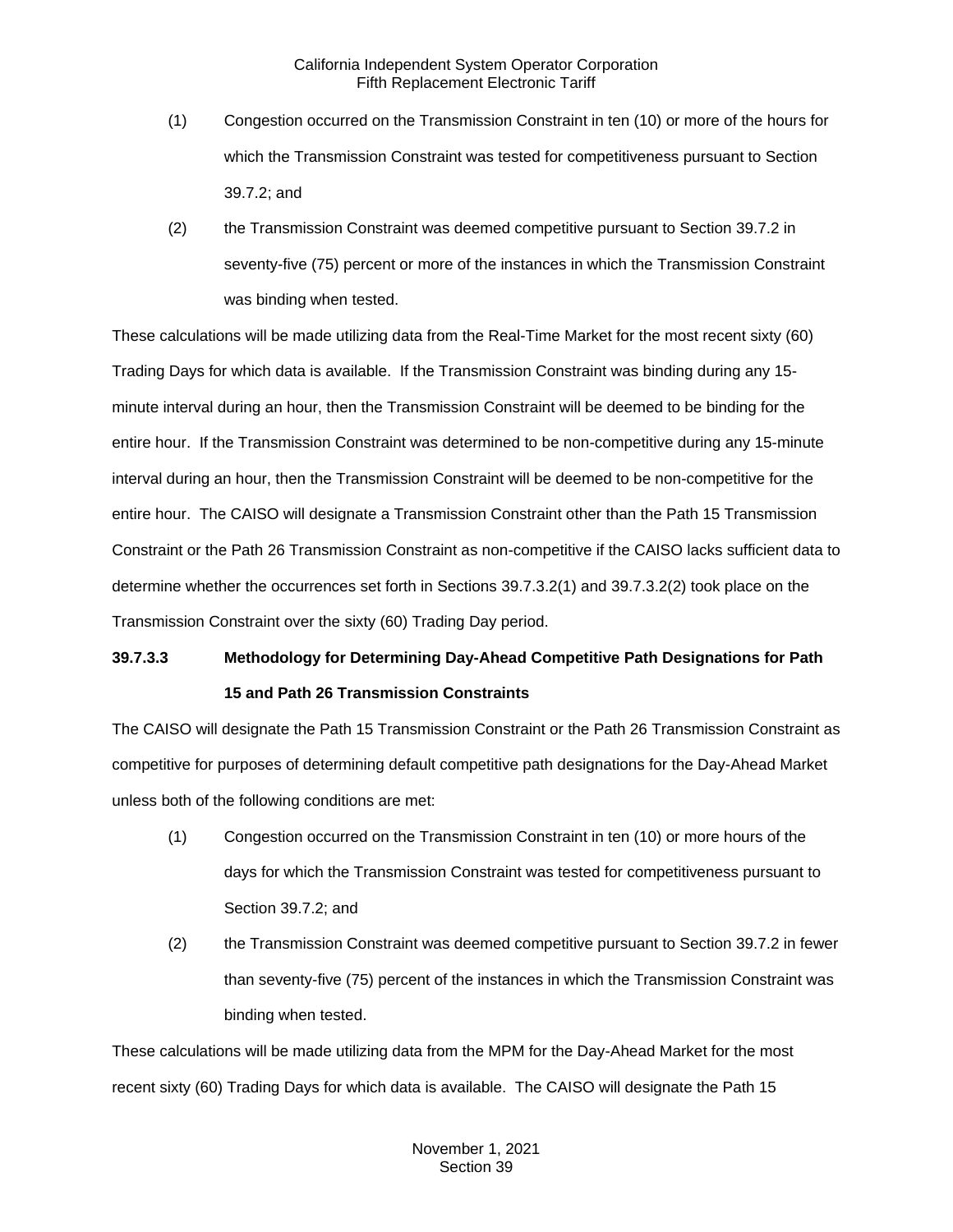Transmission Constraint or the Path 26 Transmission Constraint as competitive if the CAISO lacks sufficient data to determine whether the occurrences set forth in Sections 39.7.3.3(1) and 39.7.3.3(2) took place on the Transmission Constraint over the sixty (60) Trading Day period.

# **39.7.3.4 Methodology for Determining RTM Default Competitive Path Designations for Path 15 and Path 26 Transmission Constraints**

The CAISO will designate the Path 15 Transmission Constraint or the Path 26 Transmission Constraint as competitive for purposes of determining default competitive path designations for the RTM unless both of the following conditions are met:

- (1) Congestion occurred on the Transmission Constraint in ten (10) or more of the hours for which the Transmission Constraint was tested for competitiveness pursuant to Section 39.7.2; and
- (2) the Transmission Constraint was deemed competitive pursuant to Section 39.7.2 in fewer than seventy-five (75) percent of the instances in which the Transmission Constraint was binding when tested.

These calculations will be made utilizing data from the MPM for the Real-Time Market for the most recent sixty (60) Trading Days for which data is available. If the Transmission Constraint was binding during any 15-minute interval during an hour, then the Transmission Constraint will be deemed to be binding for the entire hour. If the Transmission Constraint was determined to be non-competitive during any 15-minute interval during an hour, then the Transmission Constraint will be deemed to be non-competitive for the entire hour. The CAISO will designate the Path 15 Transmission Constraint or the Path 26 Transmission Constraint as competitive if the CAISO lacks sufficient data to determine whether the occurrences set forth in Sections 39.7.3.4(1) and 39.7.3.4(2) took place on the Transmission Constraint over the sixty (60) Trading Day period.

# <span id="page-27-0"></span>**39.8 Eligibility for Bid Adder**

A Scheduling Coordinator submitting Bids for Generating Units is eligible to have a Bid Adder applied to a Generating Unit for the next operating month if the criteria in Section 39.8.1 are met as determined on a monthly basis in the preceding month.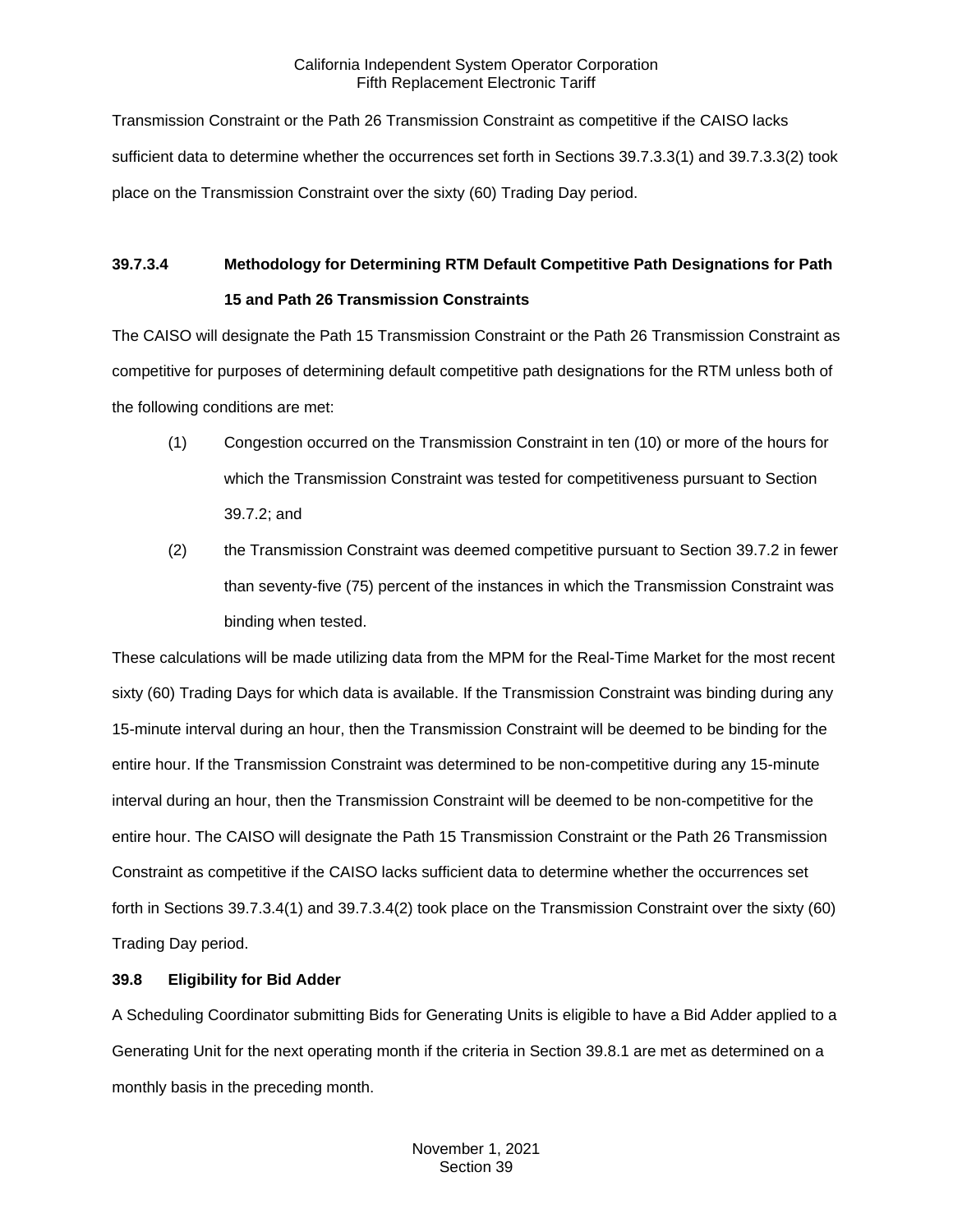## <span id="page-28-0"></span>**39.8.1 Bid Adder Eligibility Criteria**

To receive a Bid Adder, a Generating Unit must: (i) have a Mitigation Frequency that is greater than eighty (80) percent in the previous twelve (12) months; and (ii) must not have a contract to be a Resource Adequacy Resource for its entire Net Qualifying Capacity, or be designated under the CPM for its entire Eligible Capacity, or be subject to an obligation to make capacity available under this CAISO Tariff. If a Generating Unit is designated under the CPM for a portion of its Eligible Capacity, the provisions of this section apply only to the portion of the capacity not designated. Scheduling Coordinators for Generating Units seeking to receive Bid Adders must further agree to be subject to the Frequently Mitigated Unit option for a Default Energy Bid. Run hours are those hours during which a Generating Unit has positive metered output. After the first twelve (12) months from the effective date of this Section, the Mitigation Frequency will be based entirely on a Generating Unit being mitigated under the MPM procedures in Sections 31 and 33.

### <span id="page-28-1"></span>**39.8.2 New Generating Units**

For new Generating Units, with less than twelve (12) months of operation, determination of eligibility for the Bid Adder will be based on data beginning with the first date the Generating Unit participated in the CAISO Markets through the end date of the period for which the Mitigation Frequency is being calculated. The 200 run hour criteria will be pro-rated for the proportion of a twelve (12)-month period that the new Generating Unit submitted effective Bids in the CAISO markets.

#### <span id="page-28-2"></span>**39.8.3 Bid Adder Values**

The value of the Bid Adder will be either: (i) a unit-specific value determined in consultation with the CAISO; or (ii) a default Bid Adder of \$24/MWh. For Generating Units with a portion of their capacity identified as meeting an LSE's Resource Adequacy Requirements, that Generating Unit's Bid Adder value will be reduced by the percent of the Generating Unit's capacity that is identified as meeting an LSE's Resource Adequacy Requirements. The reduced Bid Adder will be applied to that Generating Unit's entire Default Energy Bid Curve.

## <span id="page-28-3"></span>**39.9 CRR Monitoring and Affiliate Disclosure Requirements**

The CAISO will monitor the CRR holdings and CAISO Markets activity for anomalous market behavior, gaming, or exercise of market power resulting from CRR ownership concentrations that are not aligned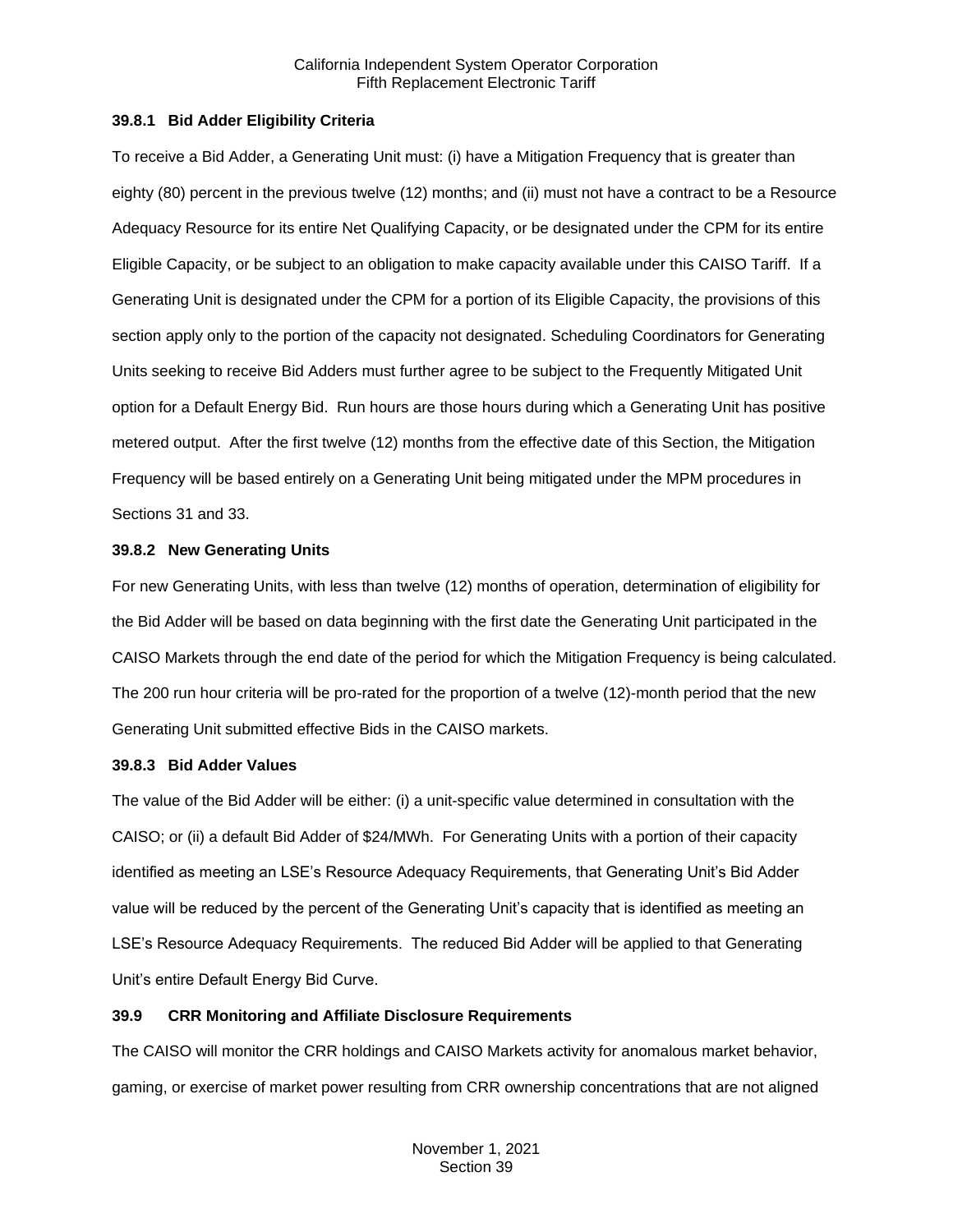with actual transmission usage as a result of secondary market auction outcomes. If the CAISO identifies such behavior it may seek FERC approval to impose position limits on the total number or MW quantity of CRRs that may be held by any single entity and its Affiliates. Each CRR Holder or Candidate CRR Holder must notify the CAISO of any Affiliate that is a CRR Holder, Candidate CRR Holder, or Market Participant, any Affiliate that participates in an organized electricity market in North America, and any guarantor of any such Affiliate.

### <span id="page-29-0"></span>**39.10 Mitigation of Exceptional Dispatches of Resources**

The CAISO shall apply Mitigation Measures to Exceptional Dispatches of resources when such resources are committed or dispatched under Exceptional Dispatch for purposes of: (1) addressing reliability requirements related to non-competitive Transmission Constraints; (2) ramping resources with Ancillary Services Awards or RUC Capacity to a dispatch level that ensures their availability in Real-Time; (3) ramping resources to their Minimum Dispatchable Level in Real-Time; and (4) addressing unit-specific environmental constraints not incorporated into the Full Network Model or the CAISO's market software that affect the dispatch of Generating Units in the Sacramento Delta and are commonly known as "Delta Dispatch".

#### <span id="page-29-1"></span>**39.10.1 Measures for Resources Eligible for Supplemental Revenues**

In all cases where a resource is subject to Mitigation Measures under Section 39.10, and the resource is eligible for supplemental revenues pursuant to Section 39.10.3, FMM Exceptional Dispatch Energy or RTD Exceptional Dispatch Energy delivered by the resource shall be settled as set forth in either Section 11.5.6.7.1 or Section 11.5.6.7.3, whichever is applicable.

#### <span id="page-29-2"></span>**3.10.2 Resources Not Eligible for Supplemental Revenues**

In all cases where a resource is subject to Mitigation Measures under Section 39.10, and the resource is not eligible for supplemental revenues pursuant to Section 39.10.3, FMM Exceptional Dispatch Energy or RTD Exceptional Dispatch Energy delivered by the resource shall be settled as set forth in either Section 11.5.6.7.2 or Section 11.5.6.7.3, whichever is applicable.

#### <span id="page-29-3"></span>**39.10.3 Eligibility for Supplemental Revenues**

Except as provided in Section 39.10.4, a resource that is committed or dispatched under Exceptional Dispatch shall be eligible for supplemental revenues only during such times that the capacity from the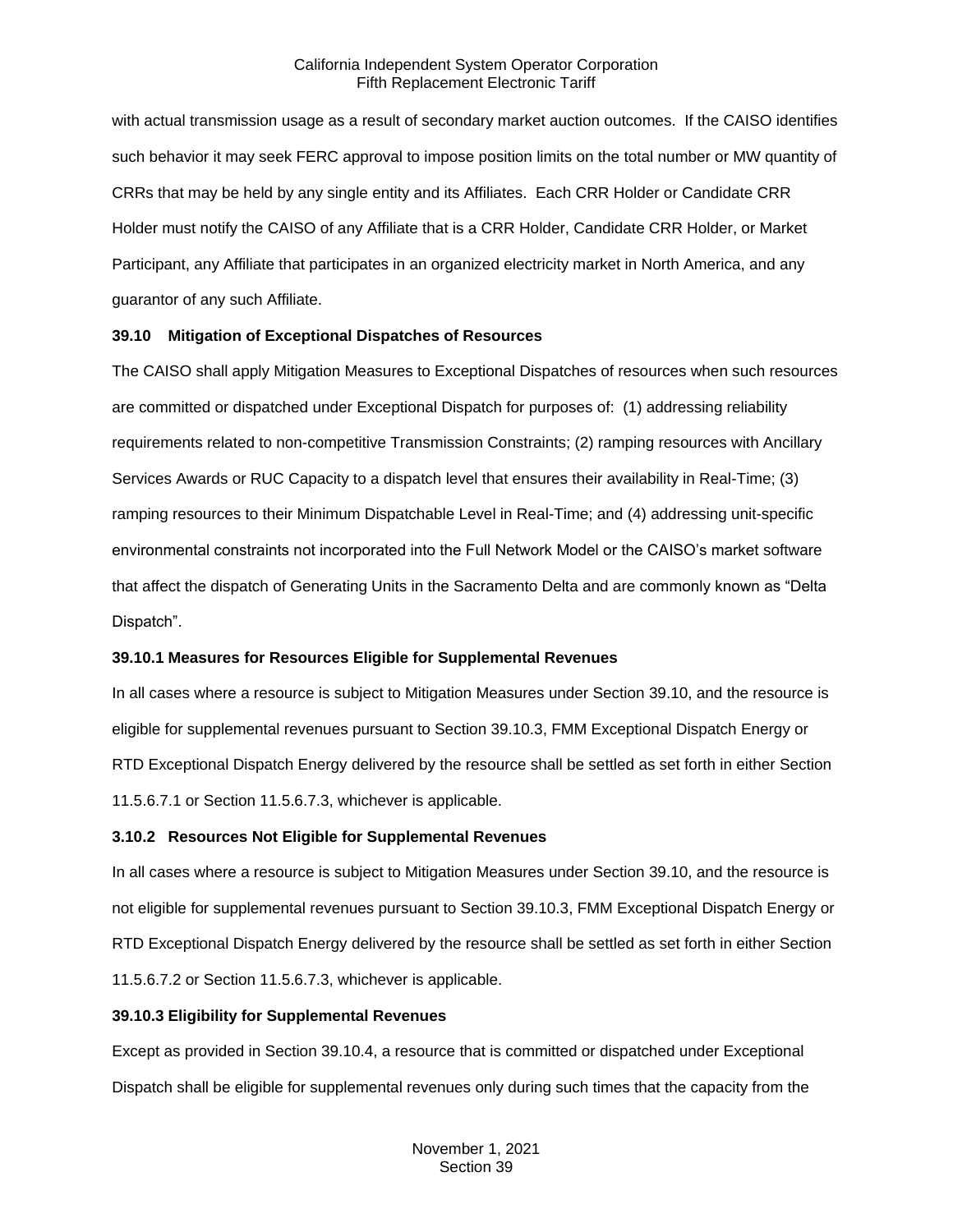resource dispatched under Exceptional Dispatch is Eligible Capacity, the Eligible Capacity does not have an offer into the applicable CSP, and has declined an Exceptional Dispatch CPM designation offered under Section 43A.2.5.

### <span id="page-30-0"></span>**39.10.4 Limitation on Supplemental Revenues**

Supplemental revenues authorized under this Section 39.10 shall not exceed within a 30-day period (this 30-day period begins on the day of the first Exceptional Dispatch of the resource and re-starts on the day of the first Exceptional Dispatch of the resource following the end of any prior 30-day period) the CPM Soft Offer Cap, for which the resource would be eligible pursuant to Section 43A.7 had its Eligible Capacity been designated as CPM Capacity.

## <span id="page-30-1"></span>**39.10.5 Calculation of Exceptional Dispatch Supplemental Revenues**

The amount of Exceptional Dispatch supplemental revenues accrued by a resource within any 30-day period as defined in Section 39.10.4 shall be a running total of the sum of supplemental revenues received during that 30-day period. The calculation of supplemental revenues accrued by a resource within a 30-day period is based on the higher of (a) the Energy Bid price for the resource minus the Default Energy Bid price for the resource or (b) the relevant FMM or RTD LMP minus the Default Energy Bid price for the resource. The greater of (a) or (b) is multiplied by the amount of Energy provided by the resource under Exceptional Dispatch, and the results of that multiplication are summed across the successive hours of the 30-day period. Once the resource has reached the limit on supplemental revenues described in Section 39.10.4 based on the calculation above, then the Settlement for the resource will be as provided in Section 11.5.6.7.2 and the resource will not be eligible for additional supplemental revenues for the rest of the 30-day period.

# <span id="page-30-2"></span>**39.11 Market Power Mitigation Applicable to Virtual Bidding**

## <span id="page-30-3"></span>**39.11.1 Affiliate Disclosure Requirements**

Each Convergence Bidding Entity must satisfy the Affiliate disclosure requirements set forth in Section 4.14.2.1.

# <span id="page-30-4"></span>**39.11.2 Monitoring of Virtual Bidding Activity**

The CAISO and DMM will monitor virtual bidding activity for anomalous market behavior, gaming, or the